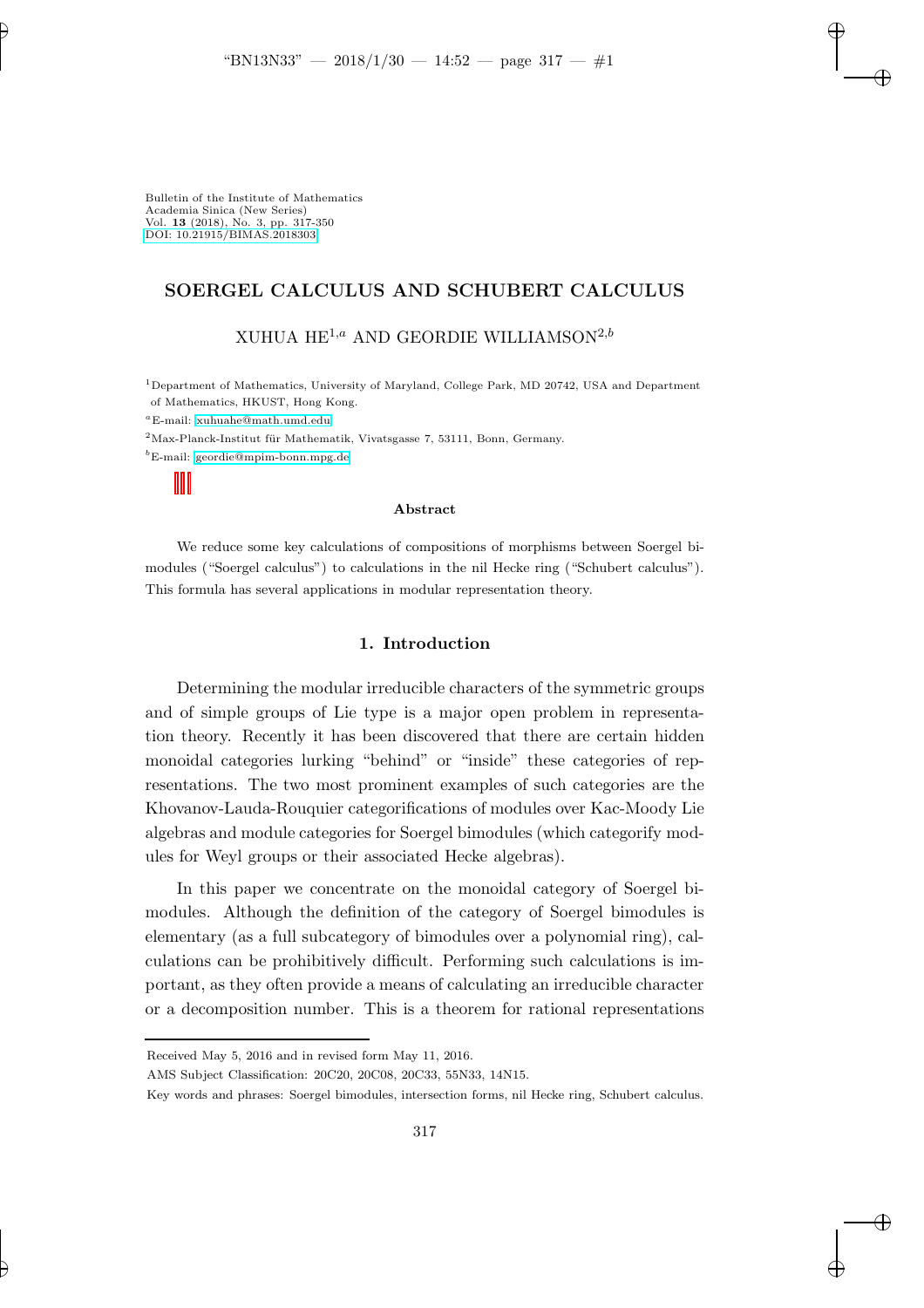of algebraic groups (if the characteristic is larger than the Coxeter number) via results of Soergel [\[18\]](#page-33-0) and Fiebig [\[8](#page-32-0)]. A conjecture of Riche and the second author [\[17](#page-33-1), Conjecture 1.6] would imply that these calculations also give all characters of tilting modules for algebraic groups, and hence all decomposition numbers for symmetric groups (this conjecture is a theorem for  $GL_n$  in charateristic  $p > n$  [\[17](#page-33-1), Theorem 1.8]). The reader is referred to the introductions of [\[11](#page-32-1)] and [\[17\]](#page-33-1) for a more detailed survey of the connections between Soergel bimodules and modular representation theory.

Progress on the problem of performing calculations with Soergel bimodules has been made by Libedinsky [\[14\]](#page-33-2), Elias-Khovanov [\[4](#page-32-2)], Elias [\[3](#page-32-3)] and Elias-Williamson [\[6](#page-32-4)] culminating in a presentation of the monoidal category of Soergel bimodules by generators and relations. The description is diagrammatic and has led to progress on understanding the category of Soergel bimodules and its module categories. Though much simpler than calculations in bimodules, these diagrammatic calculations can still be very difficult.

In particular, it is desirable to find additional simplifications that make calculations more feasible. In this paper we take the first step in this direction. The classes of indecomposable Soergel bimodules in the Grothendieck group are controlled by certain integral symmetric forms known as "intersection forms". For the above applications to modular representation theory it is important to calculate the ranks of these matrices modulo a prime number p. In this paper we explain that a subset of the entries of these matrices are canonical, and are given by a simple formula in the nil Hecke ring (see Theorem [5.1\)](#page-26-0). Let us emphasise that our formula does in general determine the intersection form entirely. However we still feel our formula is a significant simplification, and we believe our formula will have other applications. In the final section of this paper we show that our formula can be used to easily rederive interesting examples discovered by Kashiwara-Saito and Braden. In [\[22\]](#page-33-3) the second author uses this formula to construct many more such examples, and deduces that the exceptional characteristics occurring in Lusztig's conjectured character formula grow exponentially in the rank.

The authors have the optimistic hope that one should be able to reduce all essential calculations amongst Soergel bimodules to calculations in the nil Hecke ring. That this is in principle possible is evidenced by the work of Dyer [\[1](#page-32-5)]. Our goal is explicit formulas that allow us to calculate the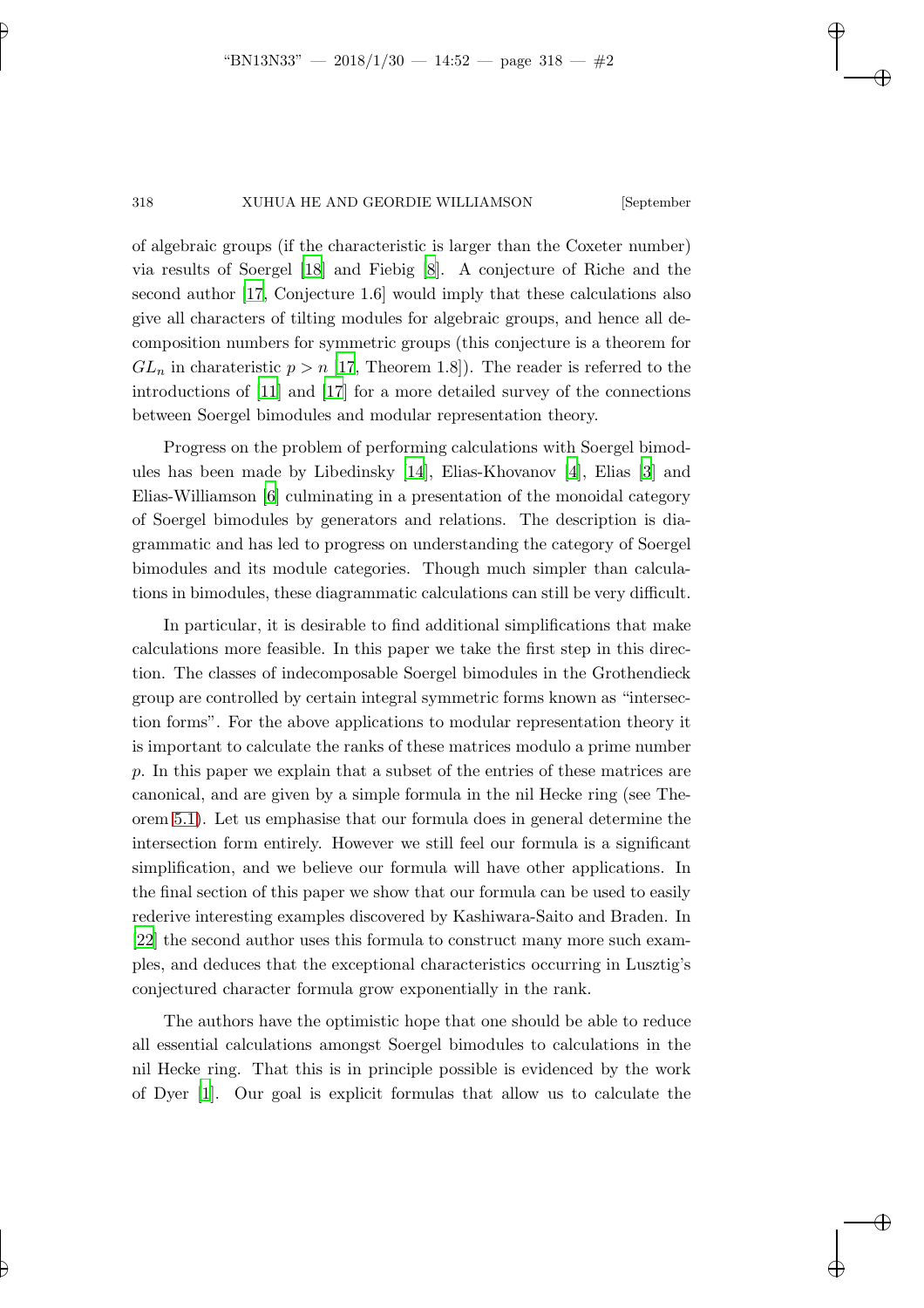characters of the indecomposable Soergel bimodules algorithmically. This paper can be seen as a first step in this direction.

#### 2. Background

**2.1.** Let S be a finite set and  $(m_{st})_{s,t\in S}$  be a matrix with entries in  $\mathbb{N}\cup\{\infty\}$ such that  $m_{ss} = 1$  and  $m_{st} = m_{ts} \geq 2$  for all  $s \neq t$ . Let W be a group generated by S with relations  $(st)^{m_{st}} = 1$  for  $s, t \in S$  with  $m_{s,t} < \infty$ . We say that (W, S) is a *Coxeter system* and W a *Coxeter group*. The Coxeter group W is equipped with the length function  $\ell : W \to \mathbb{N}$  and the Bruhat order ≤.

An *expression* is a finite sequence of elements of S. We denote by

$$
Ex(S) = \sqcup_{i \in \mathbb{N}} S^i
$$

the set of all expressions. Let  $\underline{w} = (s_1, s_2, \ldots, s_m) \in Ex(S)$ . The length  $\ell(\underline{w})$  of <u>w</u> is m. A *subexpression* of <u>w</u> is a sequence  $(s_1^{e_1}, s_2^{e_2}, \ldots, s_m^{e_m})$ , where  $e_i \in \{0,1\}$  for all i. We call <u>e</u> the associated 01-sequence and simply write  $(s_1^{e_1}, s_2^{e_2}, \ldots, s_m^{e_m})$  as <u>w</u><sup>e</sup>.

The group multiplication gives a natural map

$$
Ex(S) \to W, \qquad \underline{w} \mapsto \underline{w}_{\bullet},
$$

where  $\underline{w}_{\bullet} = s_1 s_2 \cdots s_m$  for  $\underline{w} = (s_1, s_2, \ldots, s_m)$ . Notice that  $\ell(\underline{w}_{\bullet}) \leq \ell(\underline{w})$ . If equality holds, then we call w a *reduced expression*.

Given a subexpression  $\underline{w}^{\underline{e}}$  of  $\underline{w}$  we set  $(\underline{w}^{\underline{e}})_{\bullet} = s_1^{e_1} s_2^{e_2} \dots s_m^{e_m}$ .

2.2. Now we recall the Demazure product.

Let  $x, y \in W$ . By [\[9](#page-32-6), Lemma 1], the set  $\{uv; u \leq x, v \leq y\}$  contains a unique maximal element. We denote this element by  $x * y$  and call it the *Demazure product* of x and y. Then

$$
{uv; u \le x, v \le y} = {w \in W; w \le x * y}.
$$

In particular, if  $x' \leq x$  and  $y' \leq y$ , then  $(x') * (y') \leq x * y$ .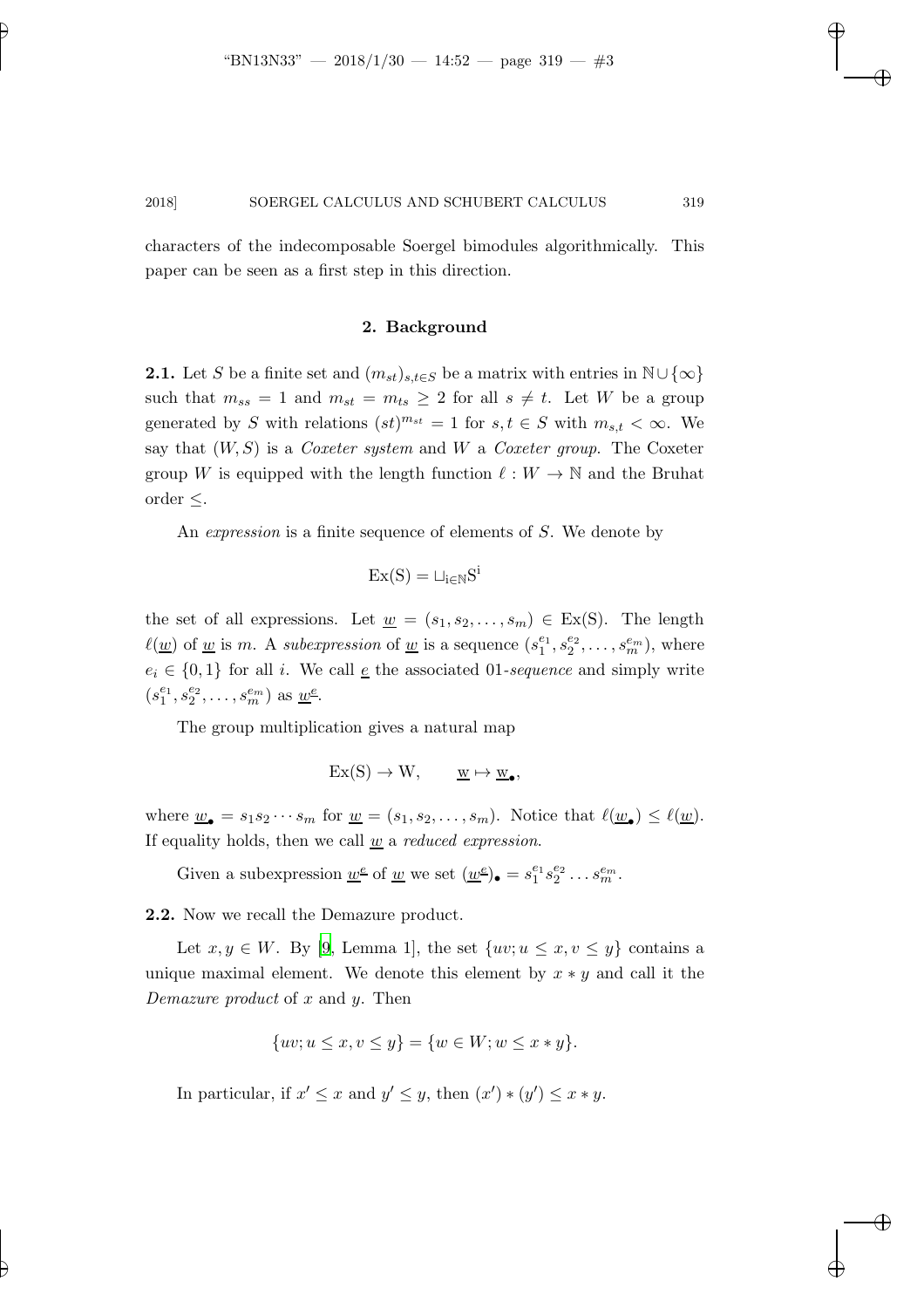The operator  $*$  gives a monoidal structure on W. This monoidal structure gives another natural map

$$
Ex(S) \to W, \qquad \underline{w} \mapsto \underline{w}_*,
$$

where  $\underline{w}_* = s_1 * s_2 * \cdots * s_m$  for  $\underline{w} = (s_1, s_2, \ldots, s_m)$ .

By definition,  $(\underline{w}^{\underline{e}})_{\bullet} \leq \underline{w}_{*}$  for any 01-sequence  $\underline{e}$ . In particular  $\underline{w}_{\bullet} \leq \underline{w}_{*}$ .

**2.3.** Given an expression  $\underline{w} = (s_1, s_2, \ldots, s_m)$ , a 01-sequence  $\underline{e} = (e_1, e_2, \ldots, e_m)$  $(e_m)$  and  $0 \le k \le m$ , we set  $\underline{w}_{\le k} = (s_1, \ldots, s_k)$ ,  $\underline{e}_{\le k} = (e_1, \ldots, e_k)$  and  $w_k = (\underline{w}_{\leq k}^{\underline{e}_{\leq k}})$  $\leq_k^{\leq k}$ ).

We define the decorated sequence  $(d_1e_1, d_2e_2, \ldots, d_me_m)$  associated to  $(\underline{w}, \underline{e})$ . Here  $d_i \in \{U, D\}$  is the decoration to  $e_i$ . (Here U stands for "Up" and D stands for "Down".) The decoration is defined as follows. For any  $i$ ,

$$
d_i = \begin{cases} U & \text{if } w_{i-1}s_i > w_{i-1}, \\ D & \text{if } w_{i-1}s_i < w_{i-1}. \end{cases}
$$

It will often be convenient to view  $\epsilon$  as the string

$$
(d_1e_1, d_2e_2, \ldots, d_me_m)
$$

in the symbols  $U0, U1, D0, D1$ . As the decoration is determined by e and  $\underline{w}$ , this is no more information. The *defect* of <u>e</u> is defined to be

$$
df(\underline{e}) := \sharp \{i; d_i e_i = U0\} - \sharp \{i; d_i e_i = D0\}.
$$

**2.4.** The *Hecke algebra*  $\mathcal{H}$  of W is the free  $\mathbb{Z}[v, v^{-1}]$ -algebra with basis  $H_w$ for  $w \in W$  and multiplication given by

$$
H_x H_y = H_{xy}, \quad \text{if } \ell(xy) = \ell(x) + \ell(y);
$$
  

$$
(H_s + v)(H_s - v^{-1}) = 0, \quad \text{for } s \in S.
$$

For  $\underline{w} = (s_1, \ldots, s_m) \in \text{Ex}(S)$ , we set  $H_{\underline{w}} = H_{s_1} \cdots H_{s_m}$ . Then  $H_{\underline{w}} =$  $H_{\underline{w}_{\bullet}}$  if  $\underline{w}$  is a reduced expression.

The Hecke algebra  $\mathcal H$  has a Z-linear *bar involution*  $\vdots$   $\mathcal H \to \mathcal H$  sending v to  $v^{-1}$  and  $H_w$  to  $H_{w^{-1}}^{-1}$  for all  $w \in W$ . For any  $w \in W$ , the Kazhdan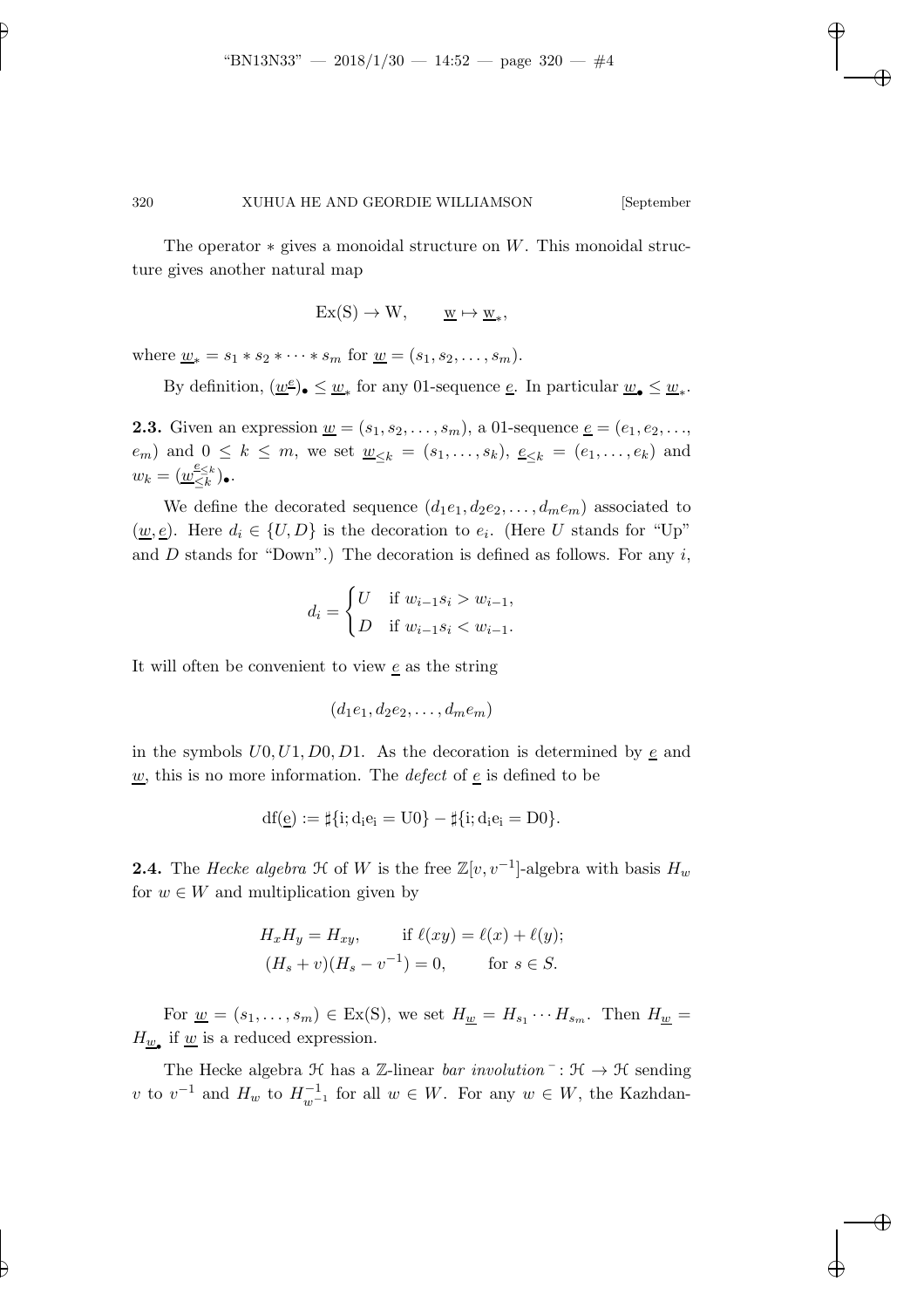Lusztig element  $\underline{H}_w$  is the unique bar-invariant (i.e.  $\overline{h} = h$ ) element in  $H_w + \sum_{x \leq w} v \mathbb{Z}[v] H_x$ . The elements  $\{\underline{H}_w \mid w \in W\}$  form a basis of  $\mathfrak{H}$ .

For  $\underline{w} = (s_1, \ldots, s_m) \in Ex(S)$ , we set  $\underline{H}_{\underline{w}} = \underline{H}_{s_1} \cdots \underline{H}_{s_m}$ .

**2.5.** We fix a realization (in the sense of  $[6, \S 3.1]$ )  $\mathfrak{h}$  of W over a commutative ring k. Recall that this consists of a free and finitely generated k-module  $\mathfrak h$ together with subsets

$$
\{\alpha_s\}_{s\in S}\subset \mathfrak{h}^*\quad \text{and}\quad \{\alpha_s^\vee\}_{s\in S}\subset \mathfrak{h}
$$

of "roots" and "coroots" such that  $\langle \alpha_s, \alpha_s^{\vee} \rangle = 2$  for all  $s \in S$  and the formulas (for  $s \in S$  and  $v \in \mathfrak{h}$ )

$$
s(v) := v - \langle \alpha_s, v \rangle \alpha_s^{\vee}
$$

define an action of  $W$  on  $\mathfrak h$ .

For simplicity in this paper we will assume that one of the following two assumptions is satisfied:

- (1)  $\mathbb{k} = \mathbb{R}$  and  $\mathfrak{h}$  is the geometric representation of W (defined for example in [\[10,](#page-32-7) Section 5.3]);
- (2) h is obtained by extension of scalars from a realization defined over  $\mathbb Z$  for which the matrix  $({\langle} \alpha_s^{\vee}, \alpha_t {\rangle})_{s,t \in S}$  is a generalized Cartan matrix (in the sense of [\[12](#page-32-8), Chapters 1 and 3]).

Additionally, we assume that the maps  $\alpha_s : \mathfrak{h} \to \mathbb{k}$  and  $\alpha_s^{\vee} : \mathfrak{h}^* \to \mathbb{k}$  are surjective. (This condition is called *Demazure surjectivity* in [\[6\]](#page-32-4). It is automatic if 2 is invertible in k.)

Remark 2.1. It is possible (and can be interesting, see [\[2](#page-32-9)]) to consider more general realizations, however this can introduce extra subtleties. For example one may not have a good notion of positive roots and Demazure operators need not satisfy the braid relations. It is for this reason that we make the assumptions above.

We denote by  $R = S(\mathfrak{h}^*)$  the symmetric algebra of  $\mathfrak{h}^*$  over k. We view R as a graded k-algebra with deg  $\mathfrak{h}^* = 2$ . Because W acts on  $\mathfrak{h}^*$ , it also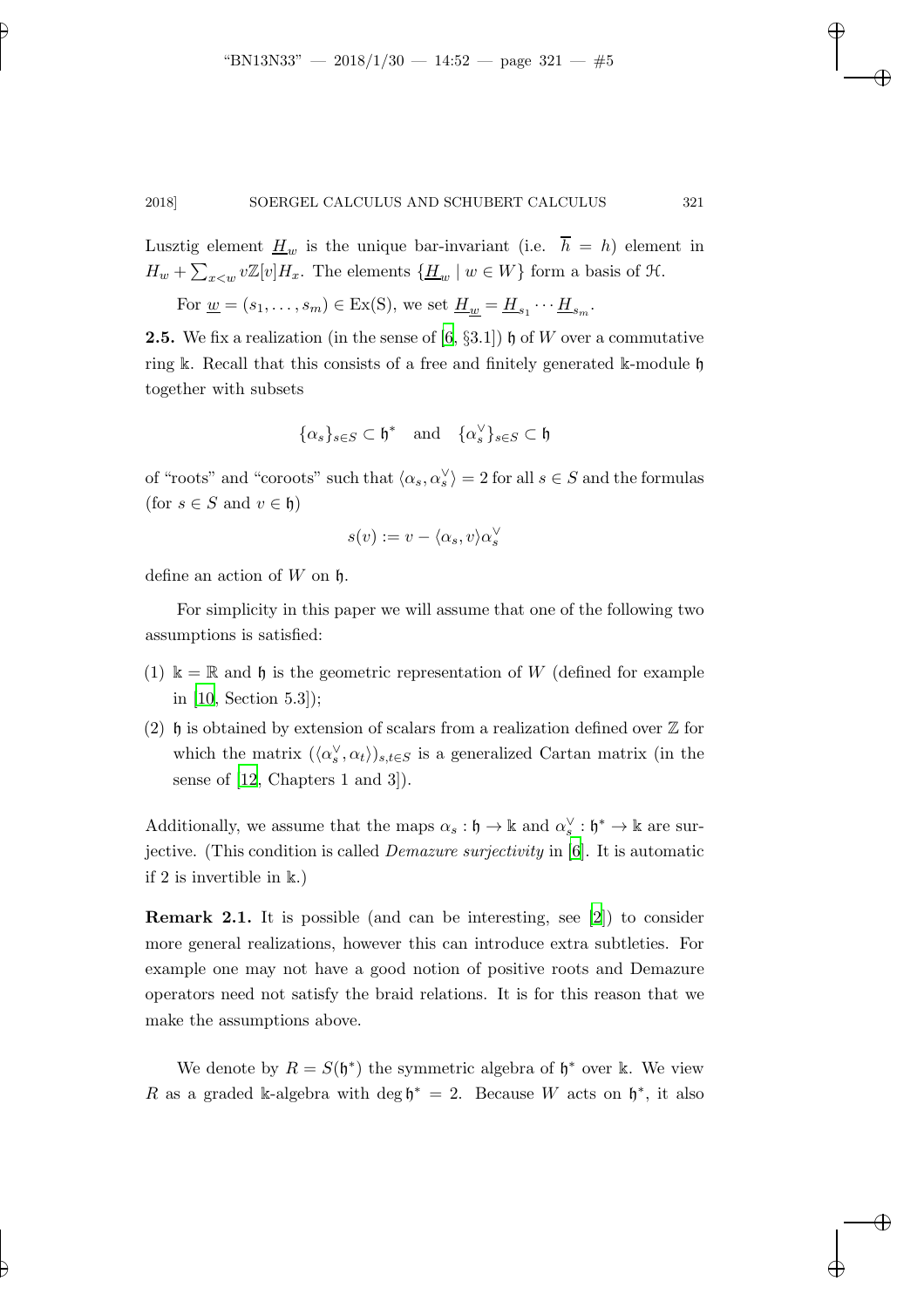acts on R by functoriality. For any  $s \in S$  we define the *Demazure operator*  $\partial_s: R \to R[-2]$  by

$$
\partial_s(f) = \frac{f - sf}{\alpha_s}.
$$

(This is well defined under our assumptions on  $\mathfrak{h}$ , see [\[6](#page-32-4), §3.3].)

**2.6.** An  $S$ -graph is a finite, decorated, planar graph with boundary  $\Gamma$  satisfying:

- (1) The graph  $\Gamma$  is properly embedded in the planar strip  $\mathbb{R} \times [0, 1]$ .
- (2) The edges of  $\Gamma$  are colored by S and all vertices are of the following types:
	- (i) univalent vertices ("dots"):  $\left(\begin{array}{c} \bullet \\ \bullet \end{array}\right)$
	- (ii) trivalent vertices:  $\left\langle \begin{array}{c} \end{array} \right\rangle$
	- (iii)  $2m_{st}$ -valent vertices:

(We require that there are exactly  $2m_{st}$  edges originating from the vertex, and that they are alternately colored s and t around the vertex. For example, the pictured example has  $m_{st} = 8$ .)

(3) The regions of  $\Gamma$  may be decorated by boxes containing homogenous elements of R. (The *regions* of an S-graph are by definition the connected components of the complement of  $\Gamma$  in  $\mathbb{R} \times [0,1]$ .)

Here is an example of an S-graph (with  $m_{s,t} = 5$ ,  $m_{s,u} = 2$ ,  $m_{u,t} = 3$ ):



where  $f_i \in R$  are homogenous polynomials. We define the *degree* of an S-graph as the sum over the degrees of its vertices and boxes, where each box has degree equal to the degree of the corresponding element of  $R$ , and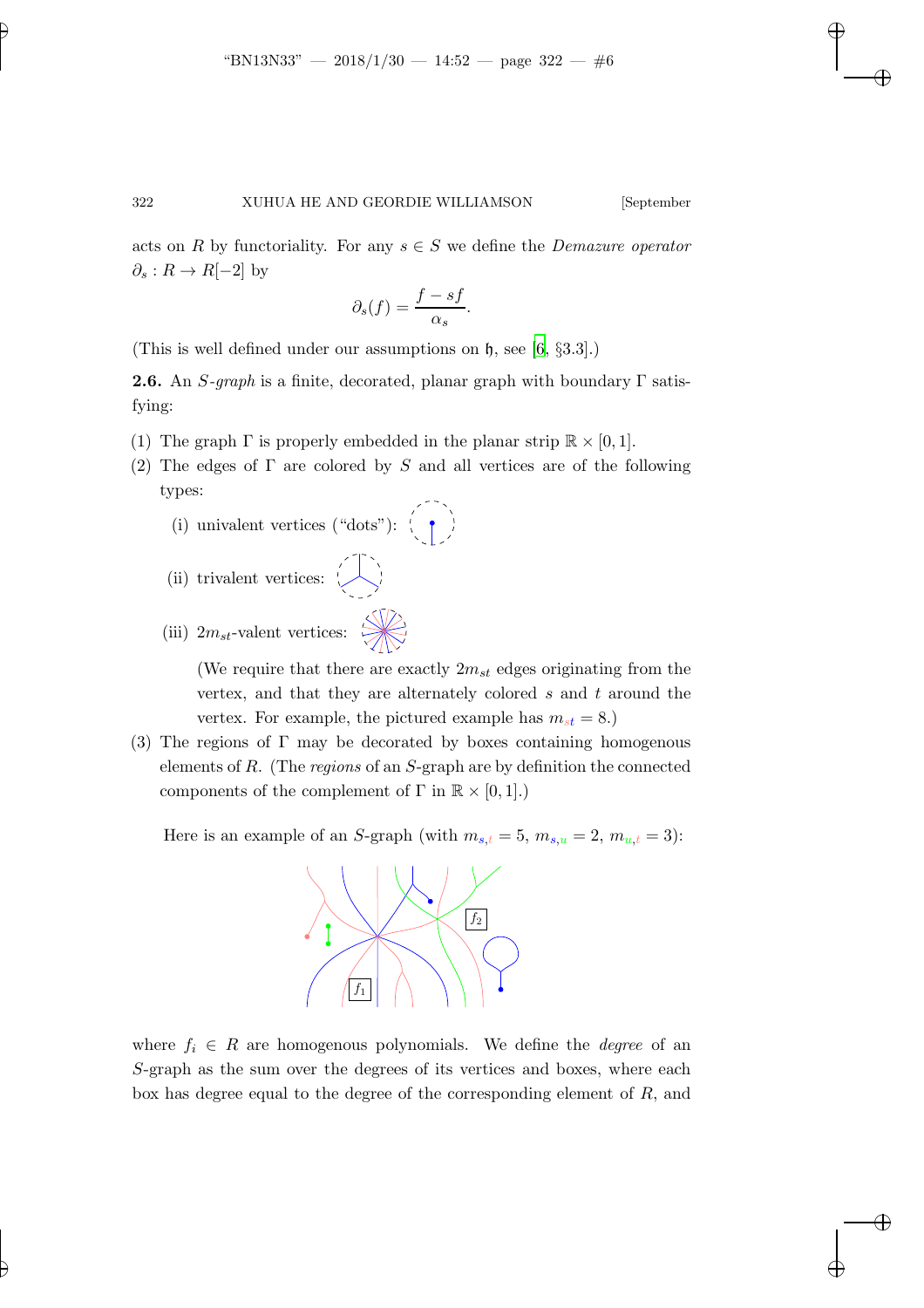the vertices have degrees given by the following rule: dots have degree 1, trivalent vertices have degree  $-1$  and  $2m_{st}$ -valent vertices have degree 0. For example, the degree of the S-graph above is  $-1+1-1+1-1-1+1+1+$  $1 - 1 + \deg f_2 + \deg f_2 = \deg f_1 + \deg f_2.$ 

The boundary points of any S-graph on  $\mathbb{R} \times \{0\}$  and on  $\mathbb{R} \times \{1\}$  gives two sequences of colored points, and hence two elements in Ex(S). We call these two sequences the *bottom boundary* and *top boundary*. For example, the bottom (resp. top) boundary of the S-graph above is  $(s, t, s, t, t, s, u, t)$ (resp.  $(t, s, t, u, s, t, u, u)$ ).

2.7. We now define the diagrammatic category of Soergel bimodules. Much greater detail and generality can be found in [\[3,](#page-32-3) [6](#page-32-4)]. The important case of W of type  $A$  is discussed in detail in [\[4](#page-32-2)]. Our intention is to give the reader a summary.

Let  $\mathcal{S}D$  be the monoidal category whose objects are  $w \in Ex(S)$ . For any  $x, y \in Ex(S)$ , Homs $p(x, y)$  is defined to be the free R-module generated by isotopy classes of S-graphs with bottom boundary  $\underline{x}$  and top boundary  $y$ , modulo the local relations below. The structure of a monoidal category is induced by horizontal and vertical concatenation of diagrams.

Here are the relations. We use the coloring  $s$  and  $t$ .

### 2.7.1. Frobenius unit.



2.7.2. Frobenius associativity.



2.7.3. Needle relation.

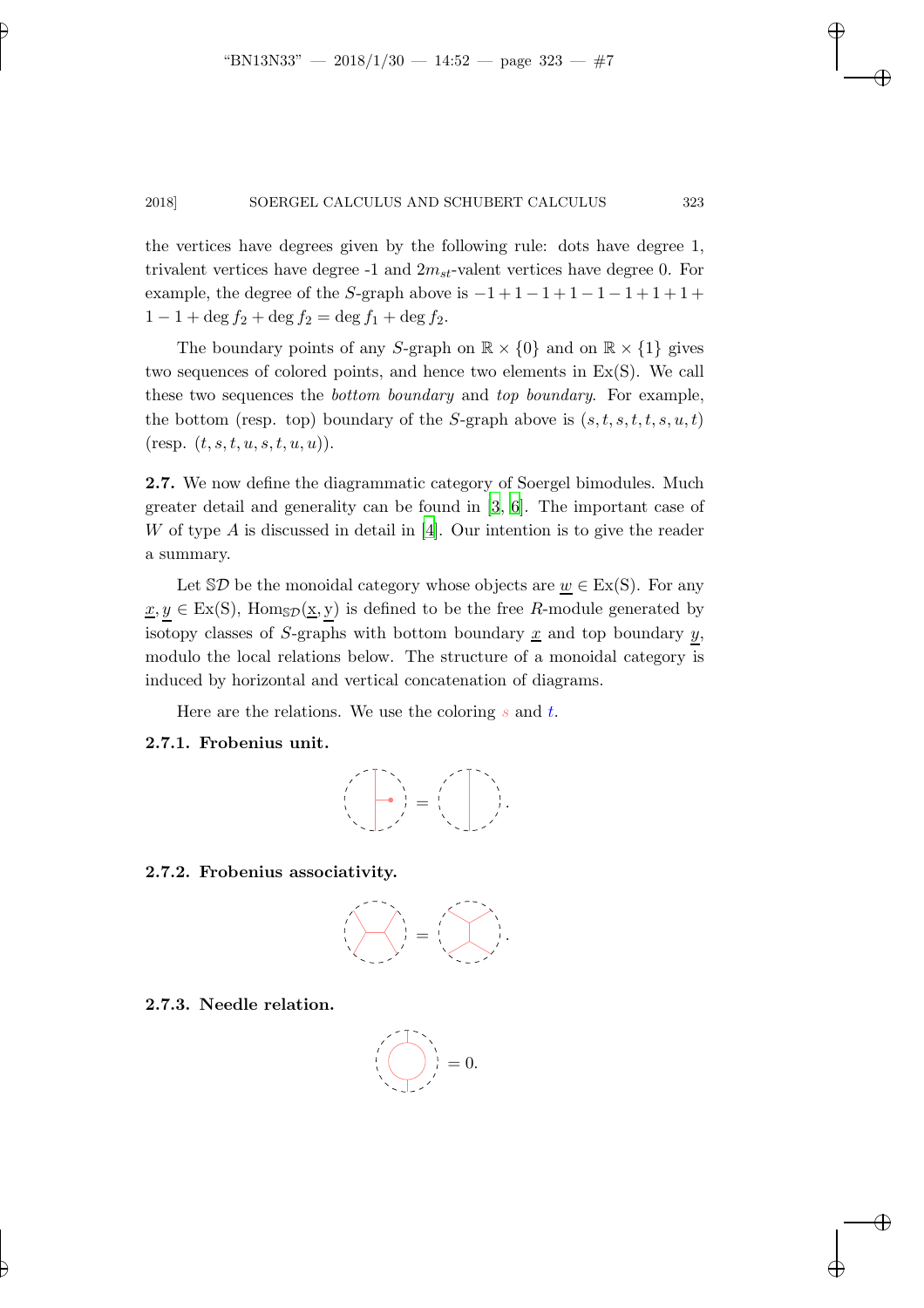#### 2.7.4. Barbell relation.

$$
\left(\begin{array}{c}\n\vdots \\
\hline\n\vdots \\
\hline\n\end{array}\right) = \left(\begin{array}{c}\n\vdots \\
\hline\n\vdots \\
\hline\n\end{array}\right).
$$

# 2.7.5. Nil Hecke relation.

$$
\left(\left(\begin{matrix} \overline{f} \\ \overline{f} \end{matrix}\right)\right) = \left(\begin{matrix} \overline{sf} \\ \overline{sf} \end{matrix}\right) + \left(\begin{matrix} \overline{sf} \\ \overline{sf} \end{matrix}\right)
$$

(See §2.5 for the definition of  $\partial_s$ .)

# 2.7.6. Two-color associativity.

We give the first three cases, i.e.  $m_{st} = 2, 3, 4$ . The reader can probably guess the general form (see [\[3\]](#page-32-3) (6.12) for all the details).

 $m_{st} = 2$  (type  $A_1 \times A_1$ ):



 $m_{st} = 3$  (type  $A_2$ ):



 $m_{st} = 3$  (type  $B_2$ ):

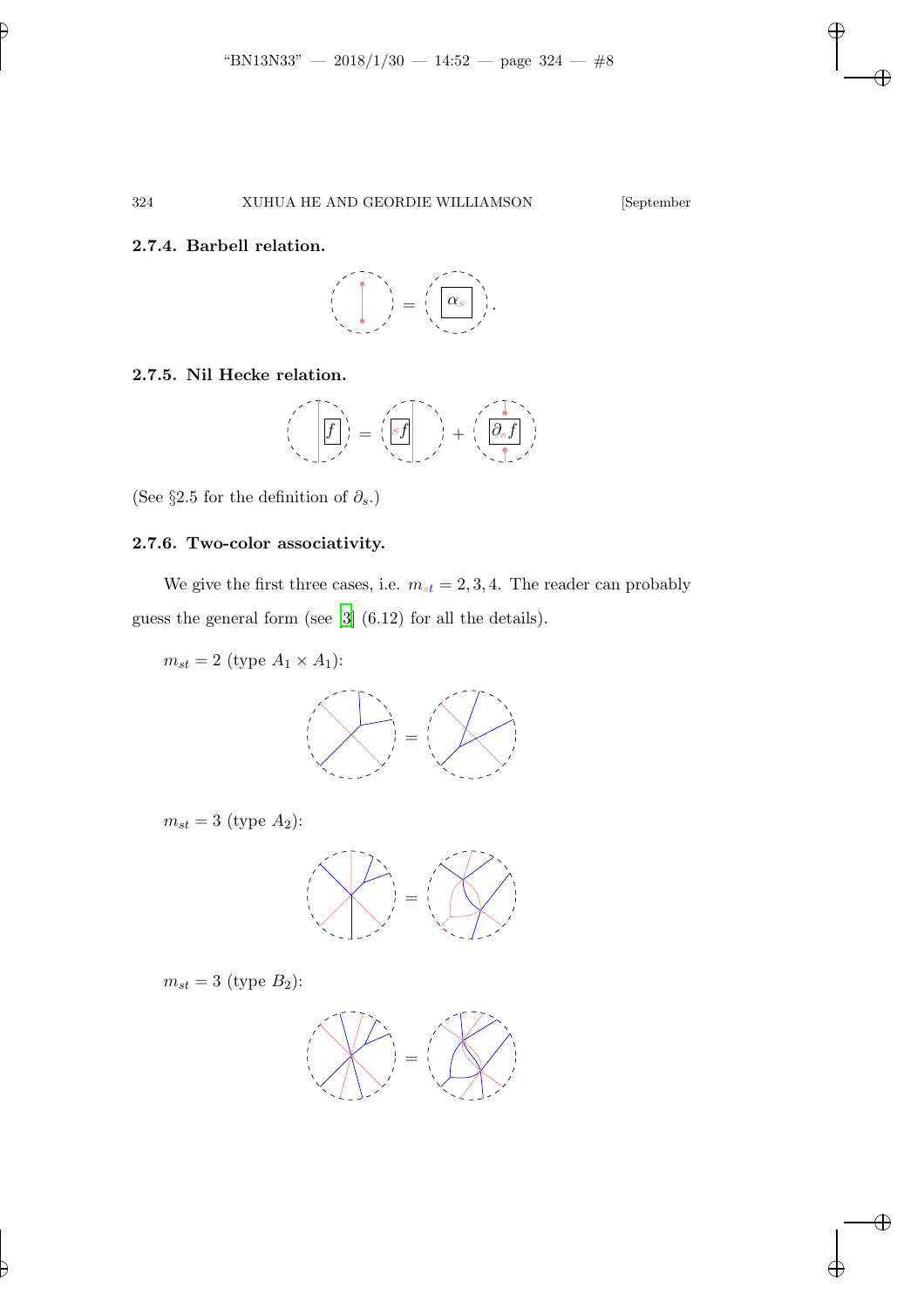#### 2.7.7. The Jones-Wenzl relation.

Elias' Jones-Wenzl relation expresses a dotted  $2m_{st}$ -vertex



as a linear combination of diagrams consisting only of dots and trivalent vertices. We will not give the general form of the relation here, as the determination of the coefficients is complicated. (To understand the results of this paper, explicit knowledge of only the simplest coefficients is necessary.) We give the details when  $m_{st} = 2, 3, 4$  and refer the reader to [\[3](#page-32-3)] for more information.

 $m_{st} = 2$  (type  $A_1 \times A_1$ ):



$$
m_{st} = 3 \text{ (type } A_2):
$$

$$
\left(\frac{1}{\sqrt{2}}\right)^{2} = \left(\frac{1}{\sqrt{2}}\right)^{2} + \left(\frac{1}{\sqrt{2}}\right)^{2}
$$

 $m_{st} = 4$  (type  $B_2$ ). Here there are two natural choices of realization, and this affects the coefficients in the Jones-Wenzl relation. Assume first that we are using the symmetric "geometric" realization, so that

$$
\langle \alpha_s^{\vee}, \alpha_t \rangle = \langle \alpha_t^{\vee}, \alpha_s \rangle = -\sqrt{2}.
$$

Here a Jones-Wenzl relation takes the form



and one obtains the other relation by swapping red and blue.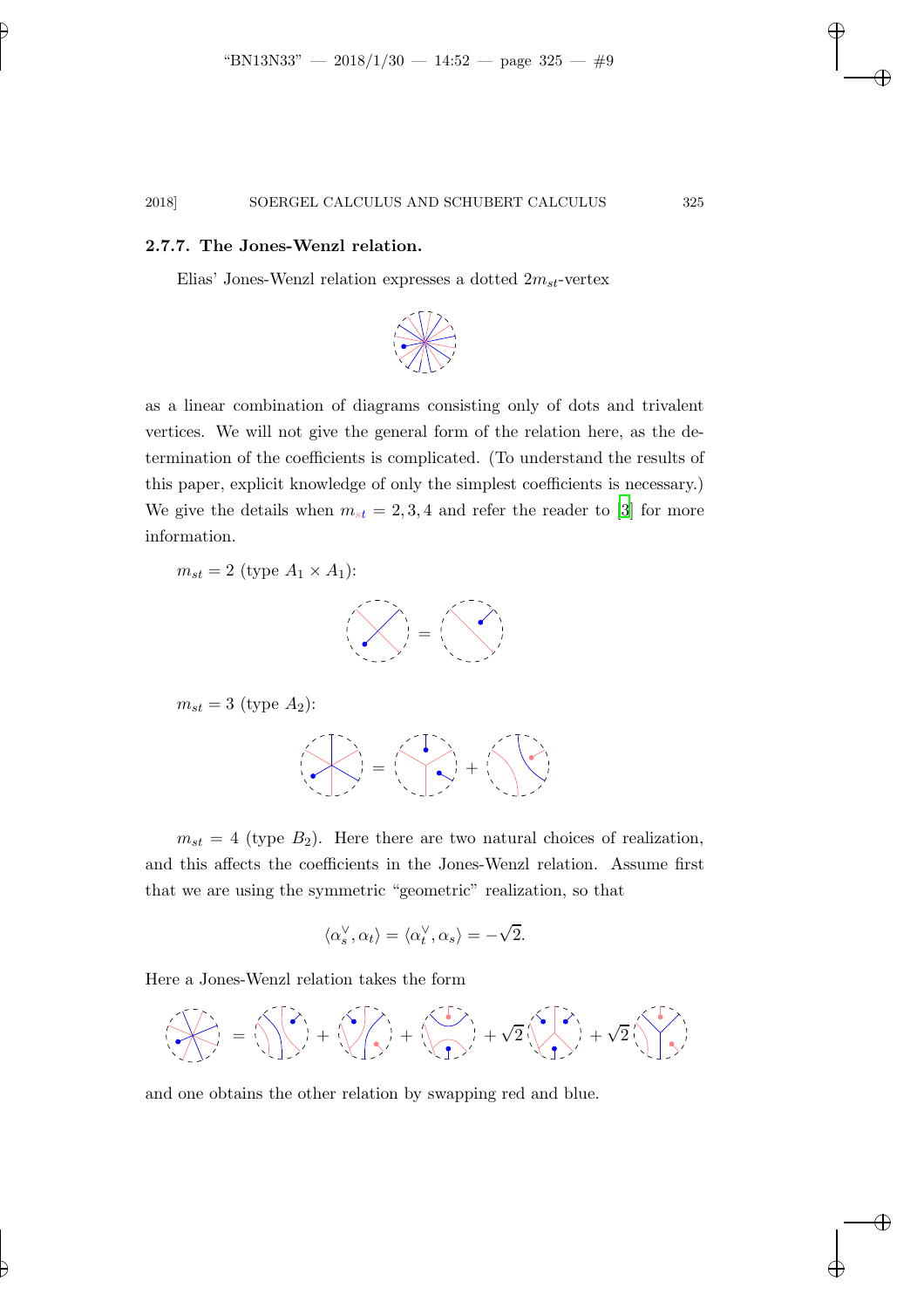On the other hand if we take the "Cartan matrix" realization with

$$
\langle \alpha_t^{\vee}, \alpha_s \rangle = -2
$$
 and  $\langle \alpha_s^{\vee}, \alpha_t \rangle = -1$ 

(so that the non-simple positive roots are  $\alpha_s + \alpha_t$  and  $\alpha_s + 2\alpha_t$ ) then the relation is not stable under interchanging red and blue, and the Jones-Wenzl relations are



Remark 2.2. A useful mnemonic to remember the placement of the coefficients in the Jones-Wenzl relation is given by the relation

<span id="page-9-0"></span>
$$
\left(\frac{\pi_{st}}{\pi_{st}}\right) = \left(\frac{\pi_{st}}{\pi_{st}}\right) \tag{2.1}
$$

where  $\pi_{st}$  denotes the product of all positive roots in the root subsystem corresponding to  $s, t$ . The reader can convince themselves that each Jones-Wenzl relation given above implies that [\(2.1\)](#page-9-0) holds. With some practice, [\(2.1\)](#page-9-0) can be used to remember the placement of the coefficients above.

#### 2.7.8. Zamolodchikov relations

We will not repeat the definition of the Zamolodchikov relations here, and instead refer the reader to  $[6, §1.4.3]$ . (See [\[7](#page-32-10)] for topological background).

**2.8.** All relations defining  $\mathcal{D}$  are homogenous for the grading on S-graphs defined in §2.6. It follows that the  $\mathcal{D}$  is enriched in graded k-modules. Throughout it will be convenient to view  $\mathcal{D}$  as enriched in graded left R-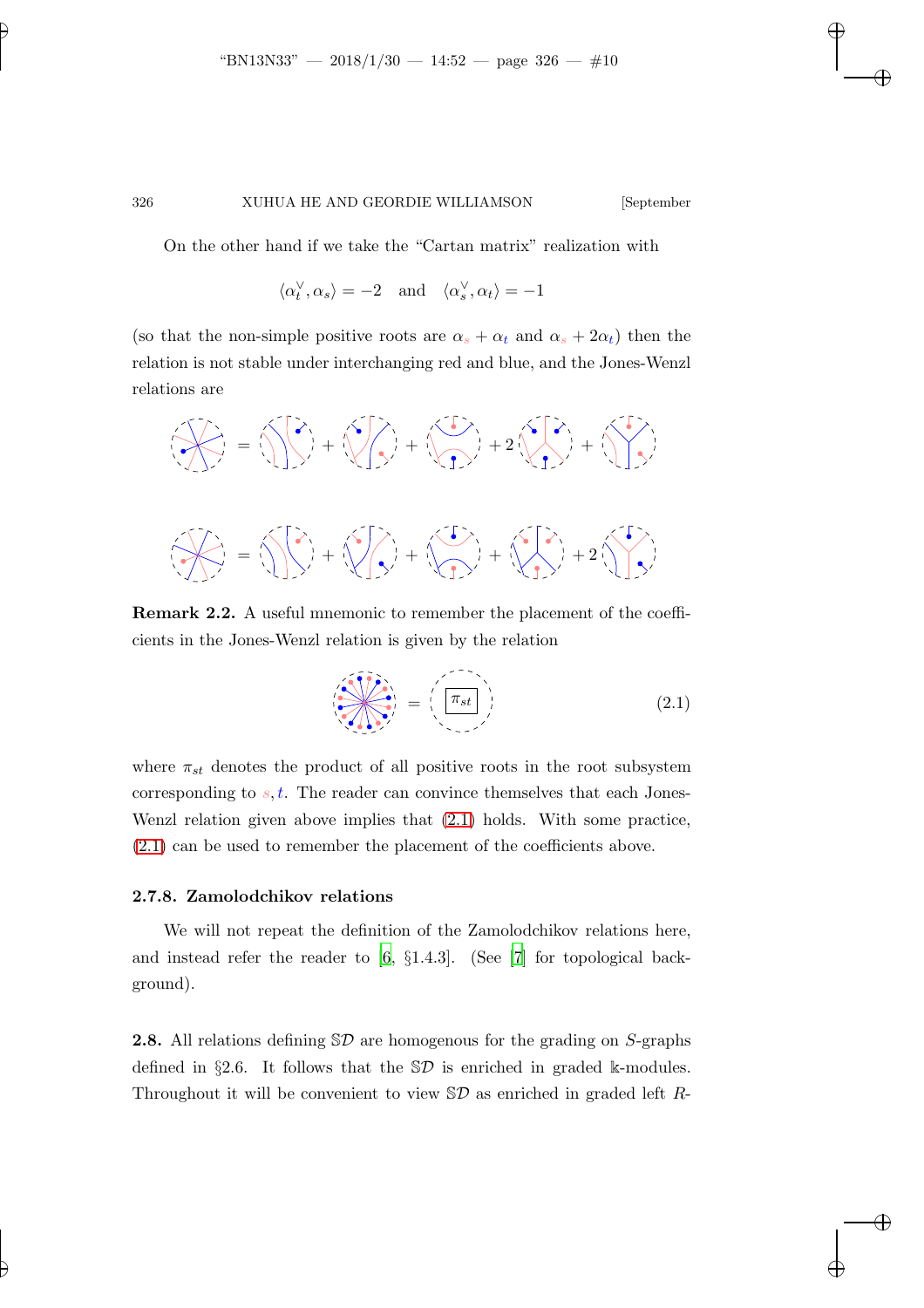modules via

$$
f \cdot \boxed{D} = \boxed{f \mid D}
$$

for an S-graph D and homogenous  $f \in R$ .

Given a S-graph D we denote by  $\overline{D}$  the S-graph obtained by flipping the diagram vertically. This operation induces a contravariant equivalence (also denoted  $G \mapsto \overline{G}$  on morphisms) of the monoidal category  $\mathcal{SD}$ .

**2.9.** For any  $x \in W$ , let  $\mathbb{S}D^{\nless k}$  be the quotient category of  $\mathbb{S}D$  by the ideal  $\mathbb{S}\mathcal{D}_{< x}$  of  $\mathbb{S}\mathcal{D}$  generated by all the morphisms which factor through y, where y is a reduced expression for some  $y < x$ . Let  $\text{Hom}^{\nless}(-,-)$  denote morphisms in  $\mathbb{S}\mathcal{D}^{\nless x}$ . The image of any reduced expression for x in  $\mathbb{S}\mathcal{D}^{\nless x}$  yields an object defined up to canonical isomorphism, independent of the choice of reduced expression (see [\[6](#page-32-4), 6.5]). We denote this object x. We have  $\text{End}^{\nless}(\mathbf{x}) = \mathbf{R}$ .

By [\[6](#page-32-4), Theorem 1.1],  $\text{Hom}^{\not\leq x}(\underline{w},x)$  and  $\text{Hom}^{\not\leq x}(x,\underline{w})$  are free (graded) Rmodules with graded basis given by the (images of the) light leaves  $LL_{w,e}$  and  $\overline{LL}_{\underline{w},\underline{e}}$  respectively, where <u>e</u> runs over the 01-sequences with  $(\underline{w}^{\underline{e}})_{\bullet} = x$ . The light leaves are constructed in [\[6](#page-32-4), §6.1]. For any  $w \in Ex(S)$  the *intersection form* for w at x is the R-bilinear pairing of graded free R-modules

$$
I_{x,\underline{w}}
$$
: Hom <sup>$\angle$ x</sup> $(x,\underline{w})$  × Hom <sup>$\angle$ x</sup> $(\underline{w},x)$  → End <sup>$\angle$ x</sup> $(x)$  = R.

2.10. We give two examples of intersection forms.

First, assume that  $W$  is a dihedral group with simple reflections  $s$  and  $t$ . Let  $\underline{w} = sts, x = s$ . There are two subexpressions for  $x: e<sup>1</sup> = (U1, U0, D0)$ (defect 0) and  $e^2 = (U0, U0, U1)$  (defect 2). The corresponding light leaves morphisms are

$$
l_1 = \left\langle \begin{array}{ccc} \\ \uparrow \end{array} \right\rangle
$$
 and  $l_2 = \begin{array}{ccc} \\ \uparrow \end{array} \right\rangle$ .

The intersection form is given by the matrix:

$$
(l_i \circ \bar{l}_j)_{i,j \in \{1,2\}} = \begin{pmatrix} \langle \alpha_t, \alpha_s^{\vee} \rangle & \alpha_t \\ \alpha_t & \alpha_s \alpha_t \end{pmatrix}
$$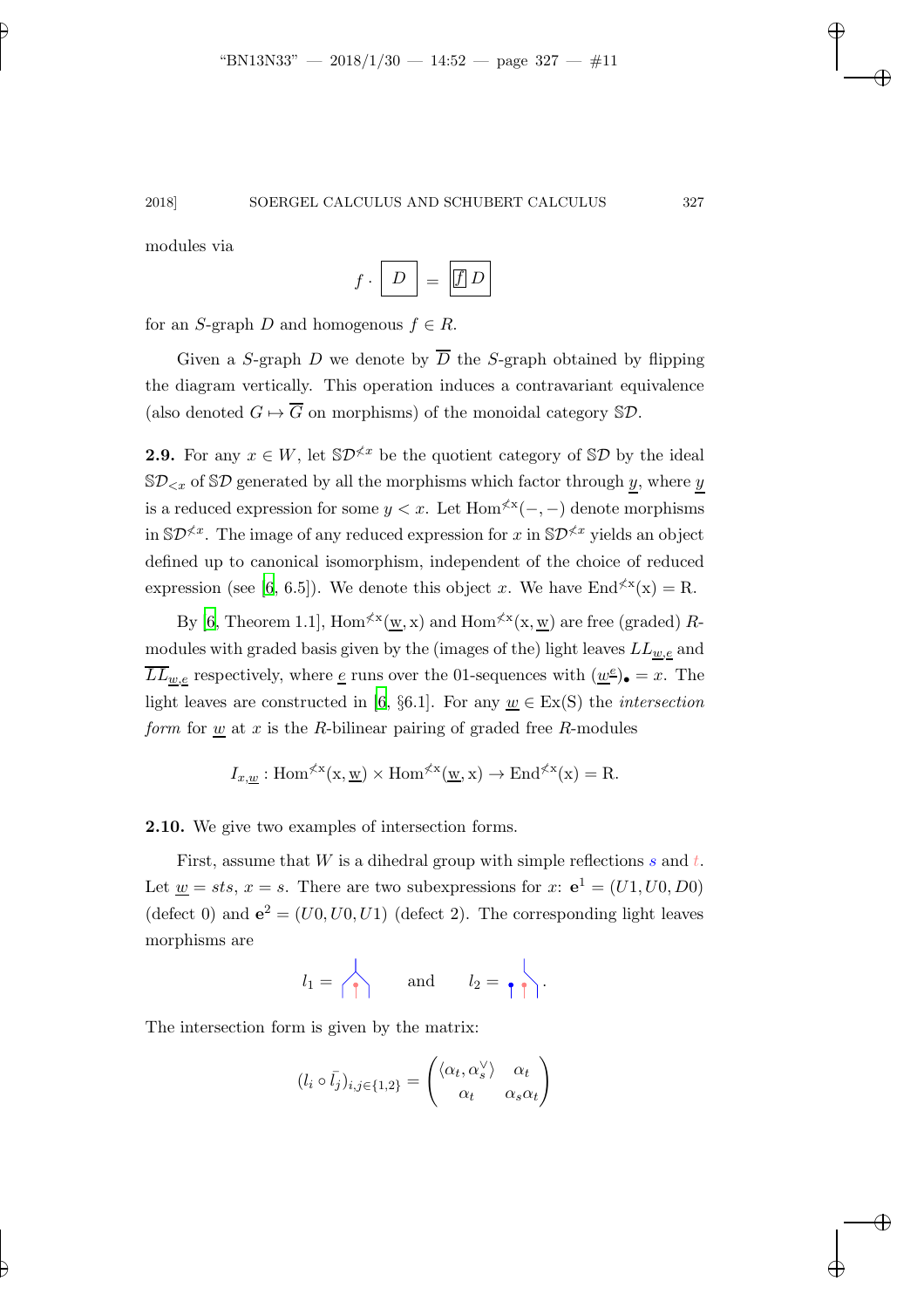For example, the upper left entry follows from the following calculation:

$$
\left(\begin{matrix} \cdot & \cdot & \cdot \\ \cdot & \cdot & \cdot \\ \cdot & \cdot & \cdot \end{matrix}\right) = \left(\begin{matrix} \alpha_t & \cdot & \cdot \\ \alpha_t & \cdot & \cdot \\ \cdot & \cdot & \cdot \end{matrix}\right) = \left(\begin{matrix} \cdot & \cdot & \cdot \\ \cdot & \cdot & \cdot \\ \cdot & \cdot & \cdot \end{matrix}\right) = \left(\begin{matrix} \cdot & \cdot & \cdot \\ \cdot & \cdot & \cdot \\ \cdot & \cdot & \cdot \end{matrix}\right)
$$

(we use the barbell, nil Hecke and needle relations, as well as  $\partial_s(\alpha_t)$  =  $\langle \alpha_t, \alpha_s^{\vee} \rangle$ ). This example shows the existence of torsion in the intersection cohomology of the Schubert variety indexed by sts if  $\langle \alpha_t, \alpha_s^{\vee} \rangle$  < -1 (as happens in  $B_2$ ,  $G_2$  and  $A_1$ ).

For the second example, assume that  $W$  is of type  $D_4$  with generators s, t, u, v such that s, u and v commute. Let  $\underline{w} = vuvtsuv$ ,  $x = suv$ . We only give the part of the intersection form corresponding to light leaves morphisms of degree 0. Then there are three subexpressions of defect 0. These subexpressions, and the corresponding light leaves maps are the following:



We leave it to the reader to pair these morphisms and obtain the intersection form

$$
\begin{pmatrix} 0 & -1 & -1 \\ -1 & 0 & -1 \\ -1 & -1 & 0 \end{pmatrix}
$$

Note that the determinant of this matrix is -2. This example of 2-torsion in the  $D_4$  flag variety was discovered by Braden [\[21](#page-33-4), A.18].

The goal of this paper is to show that light leaves morphisms corresponding to sequences without  $D_1$  (like those above) are canonical and to give a formula for the corresponding entry in the intersection form in terms of the nil Hecke ring.

**2.11.** Let  $\mathbb{S}\mathcal{D}_{\oplus}$  denote the additive graded envelope of  $\mathbb{S}\mathcal{D}$ . That is, objects of  $\mathbb{S}\mathcal{D}_{\oplus}$  are formal direct sums of shifts of the objects w in  $\mathbb{S}\mathcal{D}$ , with obvious morphisms. We denote by  $\mathbb{S}\mathcal{D}_{\oplus,0}$  the subcategory of  $\mathbb{S}\mathcal{D}_{\oplus}$  consisting only of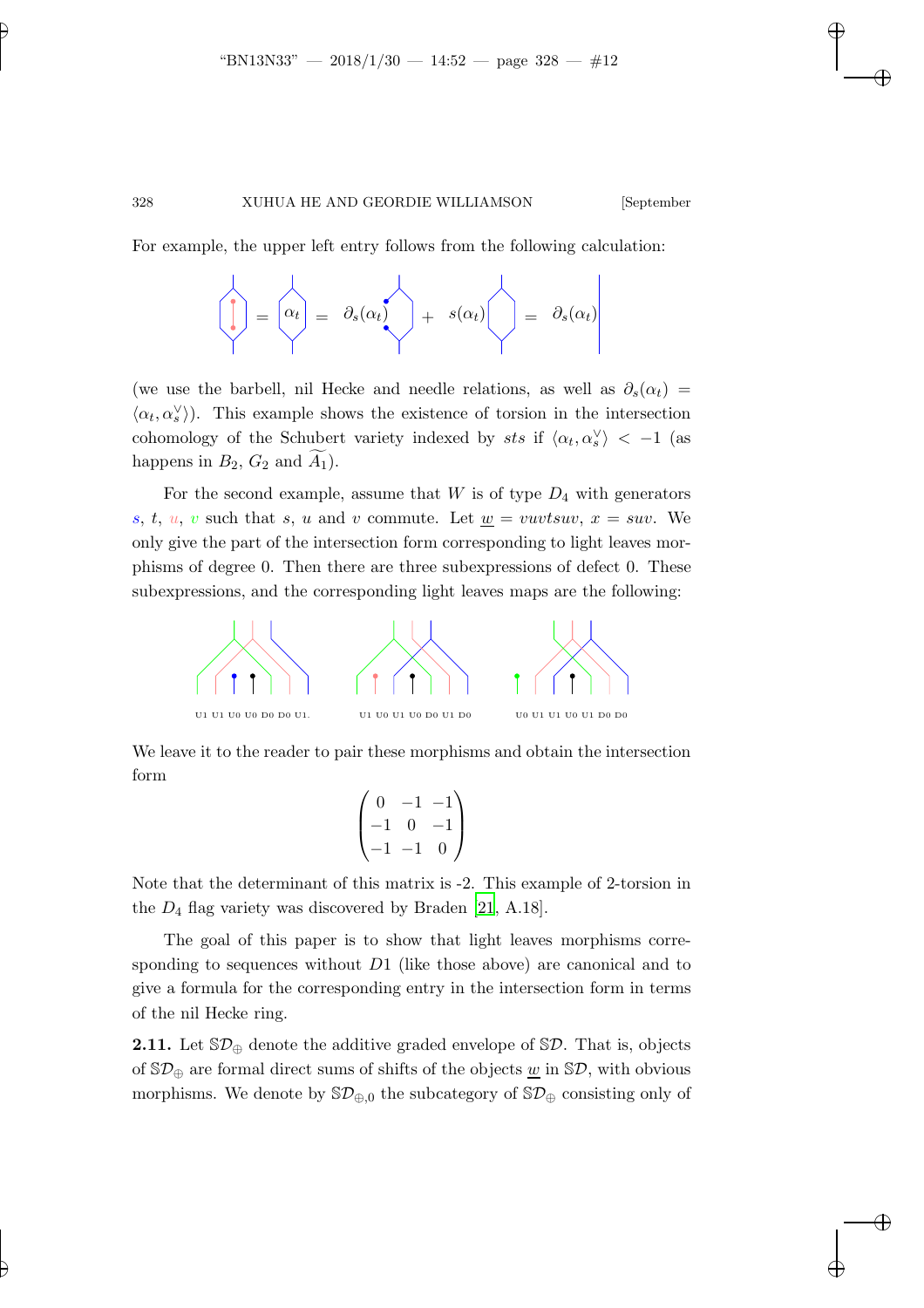degree zero morphisms, and by Kar( $\mathcal{SD}$ ) the Karoubian envelope of  $\mathcal{SD}_{\oplus,0}$ . Then  $\text{Kar}(\mathbb{S}\mathcal{D})$  is a k-linear category with grading shift functor [1].

Under the assumptions of  $\S2.5$ , the main theorems of [\[6](#page-32-4)] give a basis for hom spaces in  $\mathcal{SD}$  and deduce a classification of the indecomposable objects up to isomorphism and shift: for any x and reduced expression  $\underline{x}$  for  $x, \underline{x}$ has a unique summand  $b_x$  which is not a summand up to shift of y for any  $y < x$ , and any indecomposable object in Kar(SD) is isomorphic to  $b_x[m]$ for some  $x \in W$  and  $m \in \mathbb{Z}$ .

From this one deduces an isomorphism of  $\mathbb{Z}[v, v^{-1}]$ -algebras

$$
\varepsilon: \mathfrak{H} \stackrel{\sim}{\to} [\mathrm{Kar}(\mathbb{S}\mathcal{D})] \qquad \qquad \underline{\mathrm{H}}_{\underline{w}} \mapsto \underline{w}.
$$

where  $[\text{Kar}(\mathbb{S}\mathcal{D})]$  denotes the split Grothendieck group of  $\text{Kar}(\mathbb{S}\mathcal{D})$ . For any  $w \in Ex(S)$  one has in  $[Kar(SD)]$ 

$$
[\underline{w}] = \sum_{x \in W} m_x [b_x]
$$

where  $m_x$  denotes the graded rank of the intersection form  $I_{x,w}$ . This explains the central importance of the intersection forms.

In [\[5\]](#page-32-11) it is proved (using Soergel bimodules) that if k is a field of characteristic 0 then  $\varepsilon$  sends the Kazhdan-Lusztig basis element  $H_w$  to the class of  $b_w$ .

2.12. Though it will not be used in this paper, we briefly explain the connection to Soergel bimodules. Let us assume that  $\Bbbk$  is a field of characteristic  $\neq 2.$ 

For any  $s \in S$ , we denote by  $R^s \subset R$  the invariant subring and

$$
B_s = R \otimes_{R^s} R[1]
$$

a graded R-bimodule. For any  $\underline{w} = (s_1, \ldots, s_m) \in Ex(S)$ , we define the corresponding *Bott-Samelson bimodule* to be

$$
B_{\underline{w}} := B_{s_1} \otimes_R B_{s_2} \otimes_R \cdots \otimes_R B_{s_m}.
$$

Let  $\mathbb{S}Bim$  be the category of Soergel bimodules, that is, the Karoubi envelope of  $B_{\underline{w}}$  for all  $\underline{w} \in Ex(S)$  inside the category of graded R-bimodules.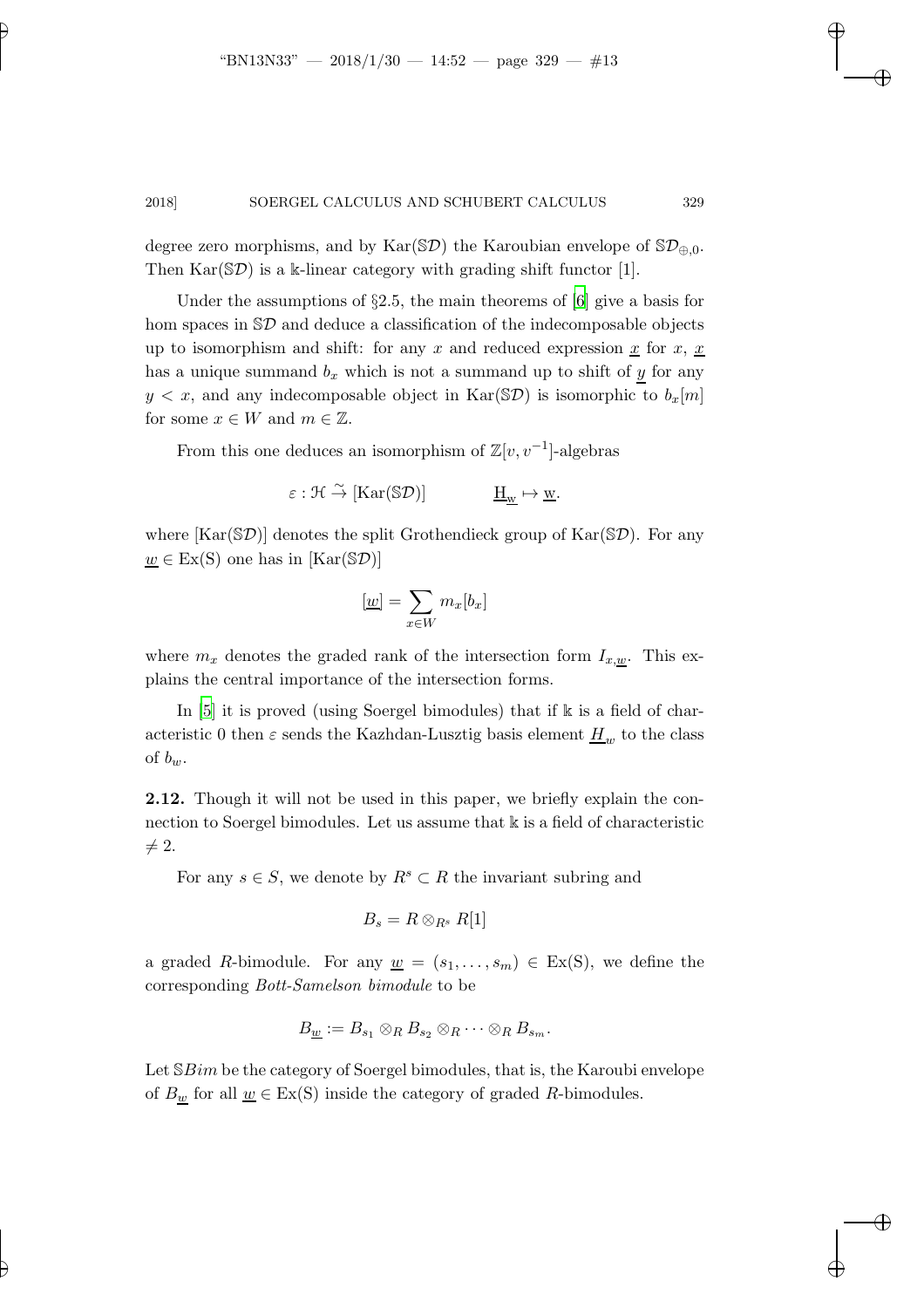By  $[19, Satz]^1$  $[19, Satz]^1$  $[19, Satz]^1$  for any  $w \in W$ , there exists a unique (up to isomorphism) indecomposable R-bimodule  $B_w$  which occurs as a direct summand of  $B_w$ for any reduced expression  $\underline{w}$  with  $\underline{w}_\bullet = w$ , and does not occur as a direct summand of  $B_{\underline{x}}$  for any  $\underline{x}$  with  $w \nleq \underline{x}_*$ . The set  $\{B_w\}_{w \in W}$  is a complete set of indecomposable Soergel bimodules (up to isomorphism and degree shift).

In [\[6\]](#page-32-4) a functor  $\mathcal{F} : \mathbb{S}\mathcal{D} \to \mathbb{S}$  *Bim* is constructed and it is proved that  $\mathcal F$  induces an equivalence of monoidal categories Kar(SD)  $\stackrel{\sim}{\to}$  SBim. In particular,  $\mathcal F$  maps  $b_w$  to  $B_w$ , for any  $w \in W$ .

#### 3. Gobbling Morphisms

3.1. In general light leaves morphisms are not canonical, and this causes many complications. For example it seems difficult to make all entries in intersection forms canonical. In this section we introduce gobbling morphisms, which are certain canonical morphisms between Soergel bimodules.

<span id="page-13-1"></span>The aim of this section is to prove:

**Proposition 3.1.** Let  $\underline{w} = u_1 \dots u_n$  be an expression. Any two morphisms  $\underline{w} \rightarrow \underline{w}_*$  *in* SD<sup>≮ $\underline{w}_*$  *given by diagrams consisting only of* 2*m<sub>st</sub>*-valent vertices</sup> *and*  $\ell(\underline{w}) - \ell(\underline{w}_*)$  *trivalent vertices are equal.* 

**Definition 3.2.** We call the morphism  $\underline{w} \to \underline{w}_*$  in  $\mathbb{S}D^{\nless} \underline{w}_*$  whose unicity is given by the previous proposition the *gobbling morphism* and denote it by  $G_{\underline{w}}$ .

**Remark 3.3.** One has  $\deg G_{\underline{w}} = -(\sharp \text{ of trivalent vertices in } G_{\underline{w}}) = \ell(\underline{w}_*) - \ell(\sharp \underline{w}_*)$  $\ell(\underline{w})$ .

For <u>w</u> in the proposition we can consider the subexpression  $\underline{e} := e_1 \dots e_n$ defined inductively by the recipe

<span id="page-13-2"></span>
$$
e_i := \begin{cases} 1 & \text{if } w_{i-1}s_i > w_{i-1}, \\ 0 & \text{otherwise.} \end{cases}
$$
 (3.1)

where  $w_i := (\underline{w}_{\leq i}^{\underline{e}_{\leq i}})$  $\frac{e}{\leq i}$ , Obviously  $(\underline{w}^{\underline{e}})_\bullet = \underline{w}_*$ . Also note that the decoration of e consists entirely of  $U_1$ 's and  $D_0$ 's. Hence (any choice of) the light leaf

<span id="page-13-0"></span><sup>&</sup>lt;sup>1</sup>under some mild assumptions on the realization  $\mathfrak h$  (which we ignore here).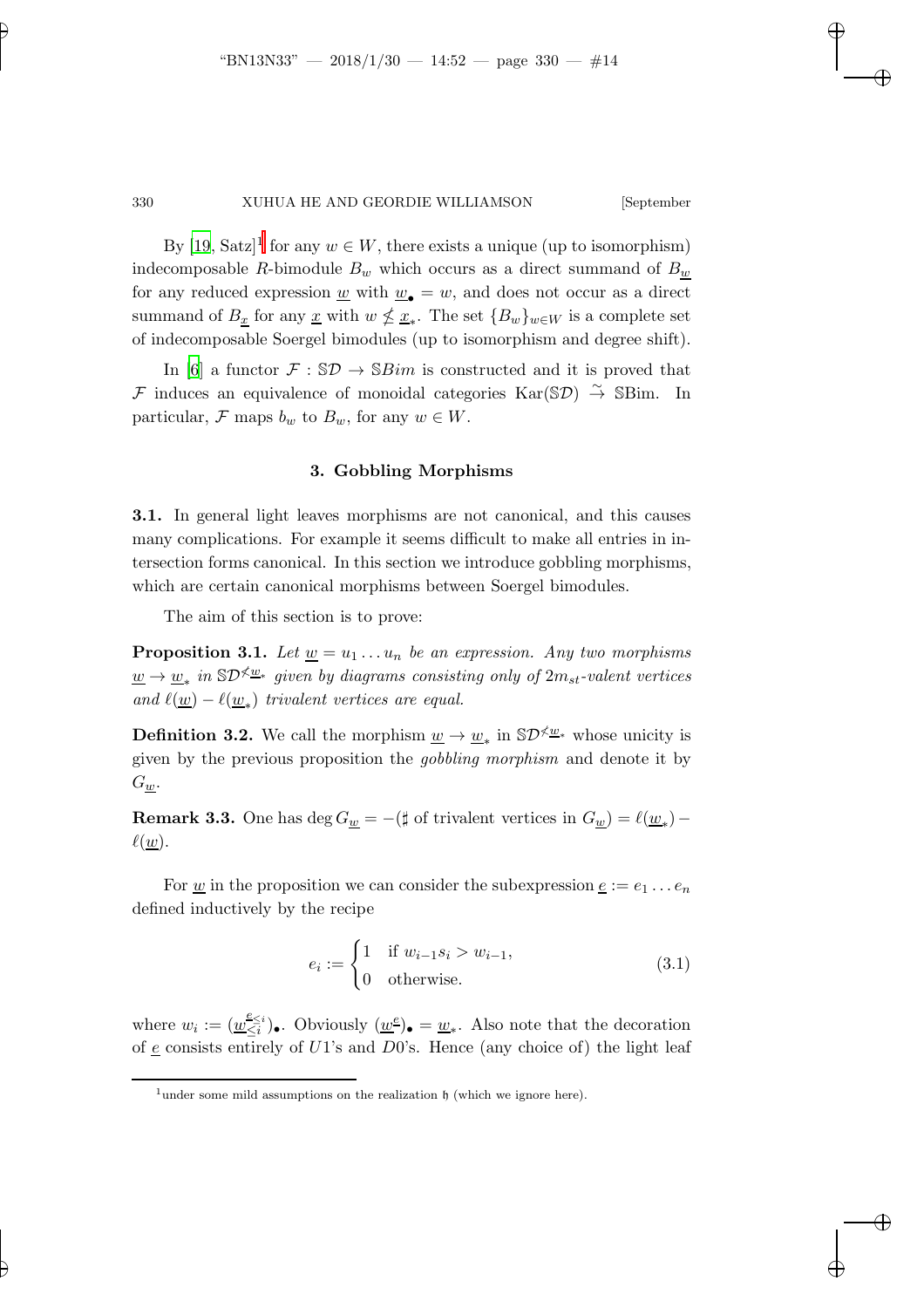morphism  $L_{\underline{w},\underline{e}}$  consists only of  $2m_{st}$ -valent vertices and exactly  $\ell(\underline{w}) - \ell(\underline{w}_*)$ trivalent vertices. In particular  $L_{w,e}$  satisfies the conditions of Proposition [3.1.](#page-13-1)

<span id="page-14-1"></span>Let  $l_w$  denote the image of  $L_{w,e}$  in  $D \nless \underline{w}_*$ . We can restate Proposition [3.1](#page-13-1) as:

**Proposition 3.4.** *Any morphism*  $\underline{w} \to \underline{w}_*$  *in*  $\mathbb{S}D^{\nless} \underline{w}_*$  *satisfying the conditions of Proposition* [3.1](#page-13-1) *is equal to*  $l_w$ *.* 

This is the version we will prove. We start with some preparatory lemmata. The first lemma shows that the space in which the gobbling morphism(s) live is free of rank one, and that this degree is the minimal non-zero degree:

**Lemma 3.5.** Hom<sup> $\nless$ *w*\*( $\underline{w}, \underline{w}_*$ ) *is zero in degrees* <  $\ell(\underline{w}_*) - \ell(\underline{w})$  *and the*</sup> *degree*  $\ell(\underline{w}_*) - \ell(\underline{w})$  *part of* Hom<sup> $\nless$ </sup><sup>w</sup>\* $(\underline{w}, \underline{w}_*)$  *is of rank 1.* 

**Proof.** We know that  $Hom^{\measuredangle w_*}(\underline{w}, \underline{w}_*)$  has a basis given by light leaf morphisms corresponding to 01-sequences  $\underline{e}'$  with  $(\underline{w}^{\underline{e}'})_{\bullet} = \underline{w}_{*}$ . Notice that  $(\underline{w}^{\underline{e}^{\prime}})_{\bullet} = \underline{w}_{*}$  implies that the number of 0's in  $\underline{e}^{\prime}$  is less than or equal to  $\ell(\underline{w}) - \ell(\underline{w}_*)$ . Hence  $df(\underline{e}') \geq \ell(\underline{w}_*) - \ell(\underline{w})$ . If the equality holds, then there are exactly  $\ell(\underline{w}_*)$  U1's and exactly  $\ell(\underline{w}) - \ell(\underline{w}_*)$  D0's in  $\underline{e}'$ . In this case,  $\underline{e}'$ equals  $e$  defined above.  $\Box$ 

<span id="page-14-0"></span>**Lemma 3.6.** *Suppose that*  $f: \underline{w} \to \underline{w}_*$  *is a morphism in*  $\mathbb{S}D^{\measuredangle \underline{w}_*}$  *of degree*  $\ell(\underline{w}_*) - \ell(\underline{w})$ . Let <u>e</u> be a subsequence of <u>w</u> such that <u>e</u> has at least one D0 *or* D1*. Fix a choice of light leaf morphism*  $LL_{\underline{w},\underline{e}} : \underline{w} \to (\underline{w}^{\underline{e}})_{\bullet}$  in  $\mathbb{S}\mathcal{D}$ *. In* SD<sup>≮<u>w</u>∗</sup> we have:



**Proof.** When we precompose f with a 2m-valent vertex we obtain a morphism of the same form. If we precompose f with a dot  $\begin{bmatrix} 1 \\ 0 \end{bmatrix}$  to obtain a map  $g: \underline{w}' \to \underline{w} \stackrel{f}{\to} \underline{w}_*$  then there are two cases: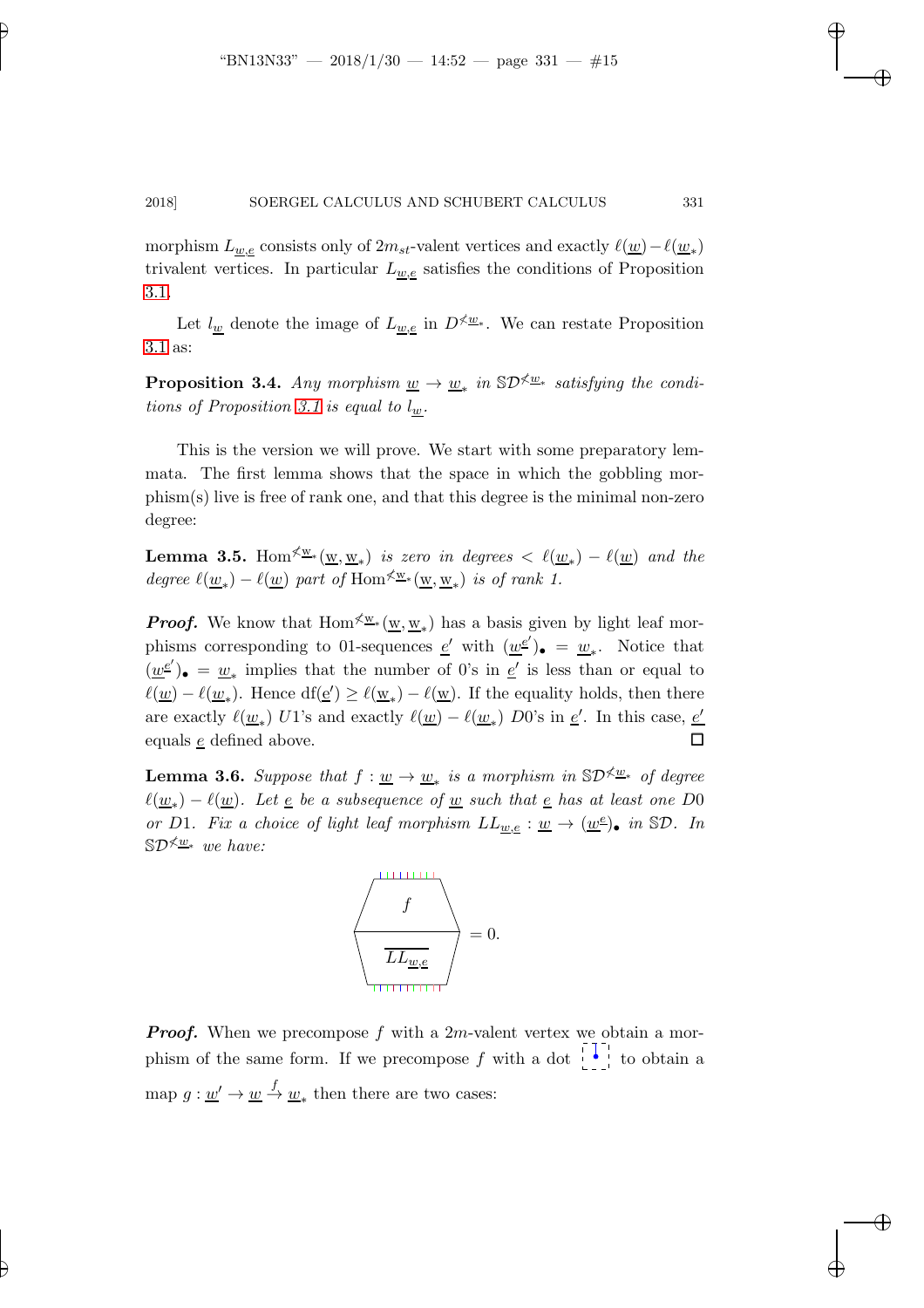- (1) if  $\underline{w}'_* = \underline{w}_*$  then our new morphism g is of the same form as f;
- (2) if  $\underline{w}'_* \neq \underline{w}_*$  then  $\underline{w}'_* < \underline{w}_*$  and our new morphism g is zero in  $\mathbb{S}D^{\nless} \underline{w}_*$ .

Hence by our assumptions on  $\underline{e}$  we can assume that we precompose  $f$  with a trivalent vertex  $\left[\begin{array}{c}\n\sqrt{1} \\
\sqrt{1}\n\end{array}\right]$  or cup  $\left[\begin{array}{c}\n\sqrt{1} \\
\sqrt{1}\n\end{array}\right]$  (which factors through a trivalent vertex). Then the fact that these morphisms are 0 follows from the previous lemma by degree considerations.

Let us say that an S-graph *ends in a pitchfork* if it is equivalent modulo isotopy and the Frobenius relations to an S-graph of the form



for some S-graph G. For example, the morphisms



<span id="page-15-0"></span>both end in pitchforks. The following lemma is proved in the same way as the previous lemma.

**Lemma 3.7.** *Suppose that*  $f: \underline{w} \to \underline{w}_*$  *is a morphism in*  $\mathbb{S}D^{\measuredangle \underline{w}_*}$  *of degree*  $\ell(\underline{w}_*) - \ell(\underline{w})$ . Then f is "killed by all pitchforks": if  $u_iu_{i+1}u_{i+2} =$  sts for *some i* and *simple reflections*  $s, t \in S$  *then:* 



This lemma has as a consequence that that adding the "square" of a  $2m_{st}$ -valent vertex does not change a gobbling morphism:

**Corollary 3.8.** *Suppose that*  $f: \underline{w} \to \underline{w}_*$  *is a morphism in*  $\mathbb{S}D^{\times \underline{w}_*}$  *of degree*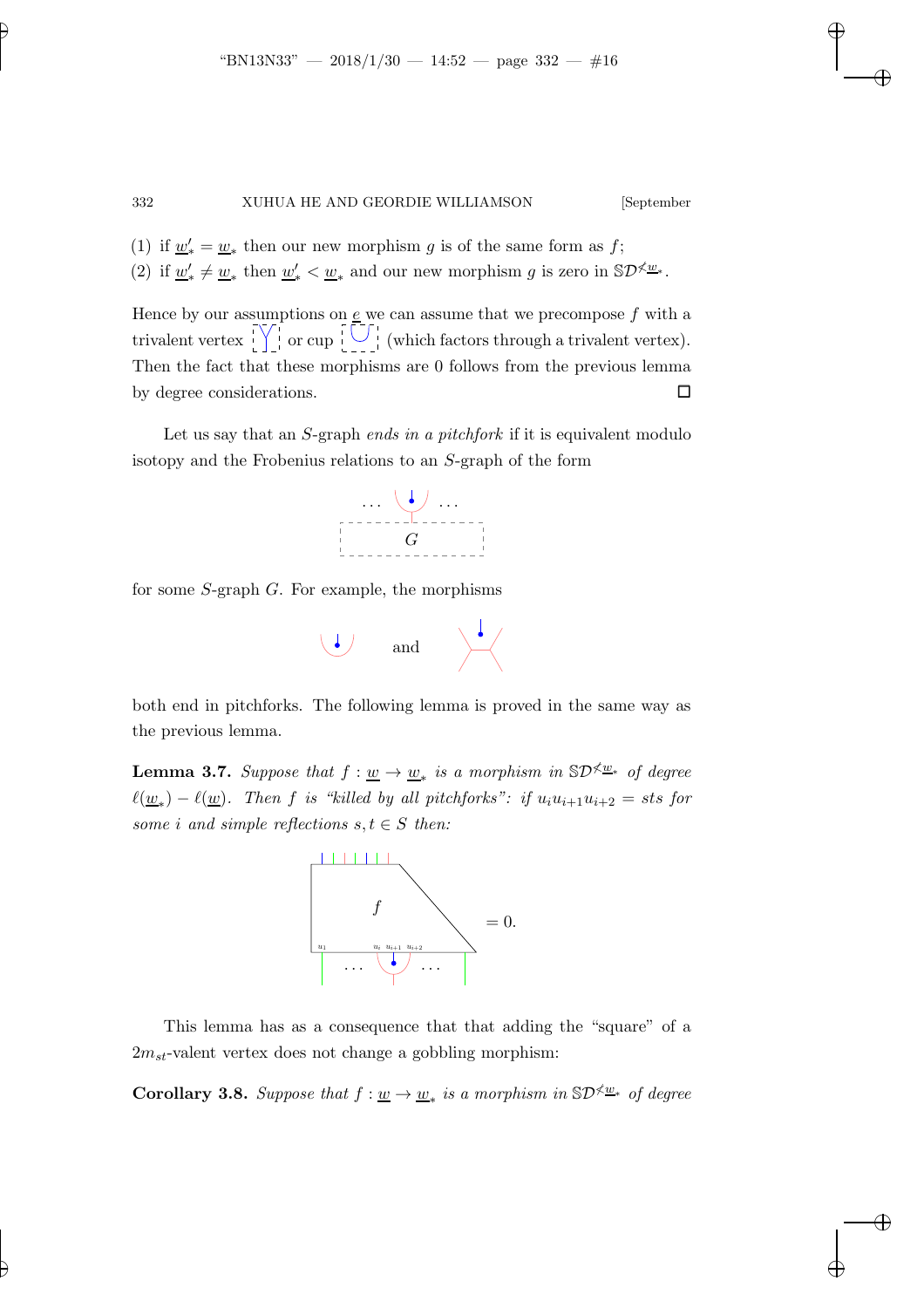$\ell(\underline{w}_*) - \ell(\underline{w})$ . Let *i* be such that  $u_i u_{i+1} \ldots u_{i+m_{st}-1} = sts \ldots$ . Then



**Proof.** As explained in [\[3,](#page-32-3) Claim 6.7], two-color associativity  $\S 2.7.6$  and the Jones-Wenzl relation §2.7.7 imply that we can write



<span id="page-16-0"></span>where all terms in  $P$  end in pitchforks. Now the result follows from Lemma  $3.7.$ 

**Proposition 3.9.** *If*  $\underline{e}$  *is defined as in* [\(3.1\)](#page-13-2)*, then the images of any two choices of light leaves morphisms*  $L_{\underline{w}, \underline{e}}$  and  $L'_{\underline{w}, \underline{e}}$  in  $\mathbb{S}D^{\measuredangle \underline{w}_*}$  agree.

In the proof of the proposition we will need the notion of a rex move from [\[6,](#page-32-4) §4.2]: a rex move  $\beta : \underline{x} \to \underline{x}'$  is a sequence of reduced expressions  $\underline{x} = \underline{x}_0 \to \underline{x}_1 \to \dots \underline{x}_m = \underline{x}'$  such that each move  $\underline{x}_i \to \underline{x}_{i+1}$  involves the application of a single braid relation  $(st \dots \rightarrow ts \dots (m_{st}\text{-factors})$  for  $m_{st} \ge$ 2). Any two reduced expressions can be linked via rex moves (a theorem of Matsumoto, see e.g. [\[15](#page-33-6), Theorem 1.9]). Rex moves give morphisms in  $\mathcal{SD}$ by composing the corresponding  $2m_{st}$ -valent vertices (see [\[6](#page-32-4), §6.1]).

**Proof.** We prove the proposition by induction on the defect df(e) of  $e$ . If  $df(\underline{e}) = 0$  then a choice of light leaf morphism is simply a choice of reduced expression  $\underline{x}$  for  $\underline{w}_{\bullet}$  together with a rex move  $\underline{w} \to \underline{x}$ . The corollary follows in this case because the difference between any two rex moves lies in  $\mathbb{S}\mathcal{D}_{<\underline{w}_*}$  (a consequence of Elias' Jones-Wenzl relation and the Zamolodchikov relations, see [\[6](#page-32-4), Lemma 7.4]).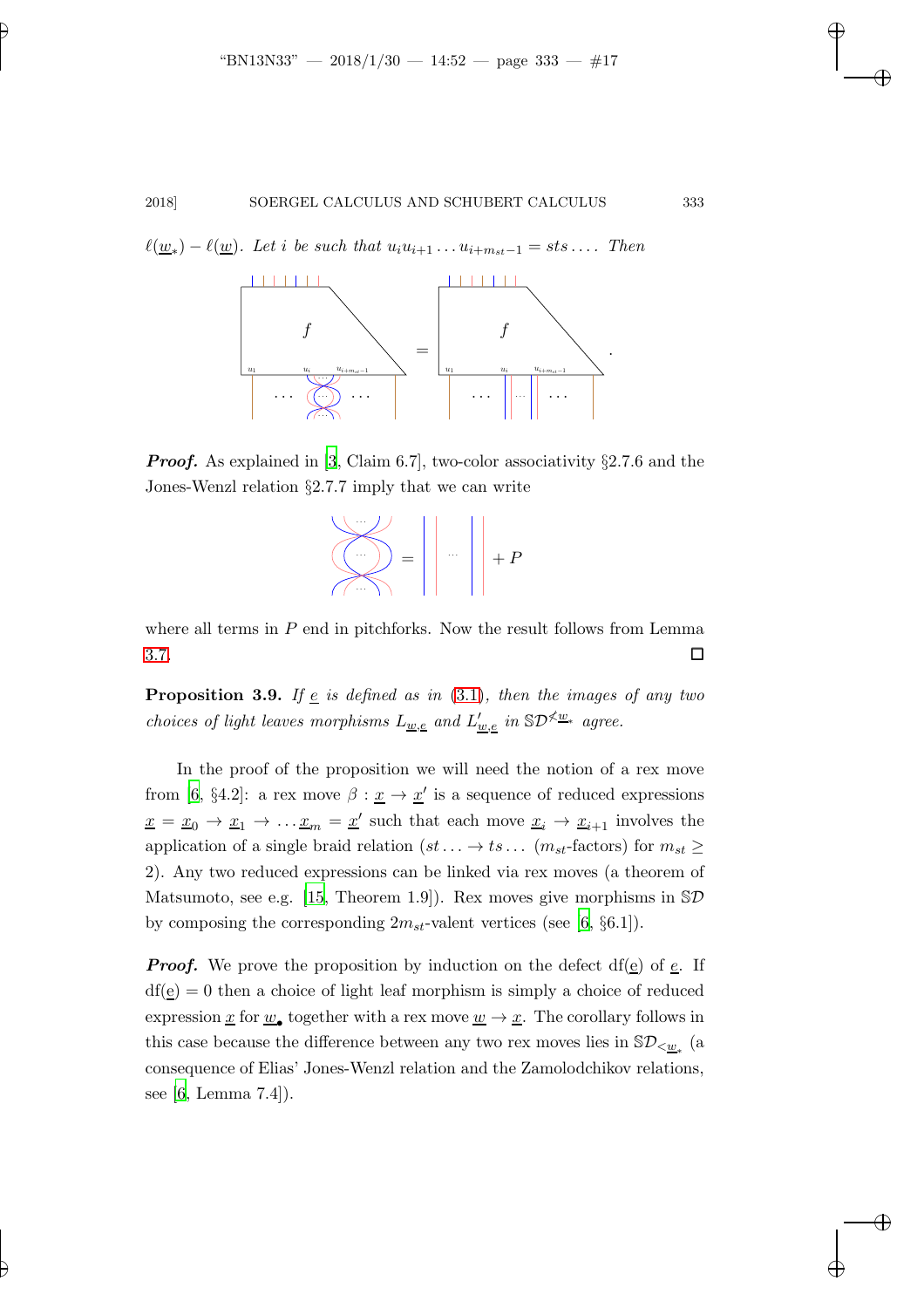We now assume that  $df(\underline{e}) \geq 1$  and let  $i + 1$  denote the position of the first  $D0$  in  $\underline{e}$ . We can draw two choices of light leaves morphisms as



where <u> $x, x'$ </u> are reduced expressions for  $(\underline{w}_{\leq i})_$  both ending in  $s_{i+1}$  (coloured red in the above diagrams). By applying the previous corollary we can replace  $\beta'$  by a rex move of the form:



Now we can slide  $\beta'''$  into  $l'_{\underline{w'}}$  in the right hand diagram above. Hence we can assume  $x = x'$  in the above diagram. Now we can apply induction to conclude that  $l_{\underline{w'}} = l'_{\underline{w'}}$ . Thus we can assume that the above two diagrams are identical except in the boxes corresponding to  $\beta$  and  $\beta'$ . Now the result follows from Lemma [3.6](#page-14-0) and the lemma below.

**Lemma 3.10.** Let  $\beta_1, \beta_2$  be two rex moves from  $\underline{w}_1 \rightarrow \underline{w}_2$ , where  $\underline{w}_1$  and  $w_2$  are reduced expressions. Then we can write



 $for\;homogenous\;c_{\underline{e},\underline{e'}}\in R\; and\; where\; LL_{\underline{w}_1,\underline{e}},\; LL_{\underline{w}_2,\underline{e'}}\; are\; light\;leaf\; morphisms$ *corresponding to subsequences*  $\underline{e}, \underline{e}'$  *having at least one*  $D1$  *or*  $D0$ *.*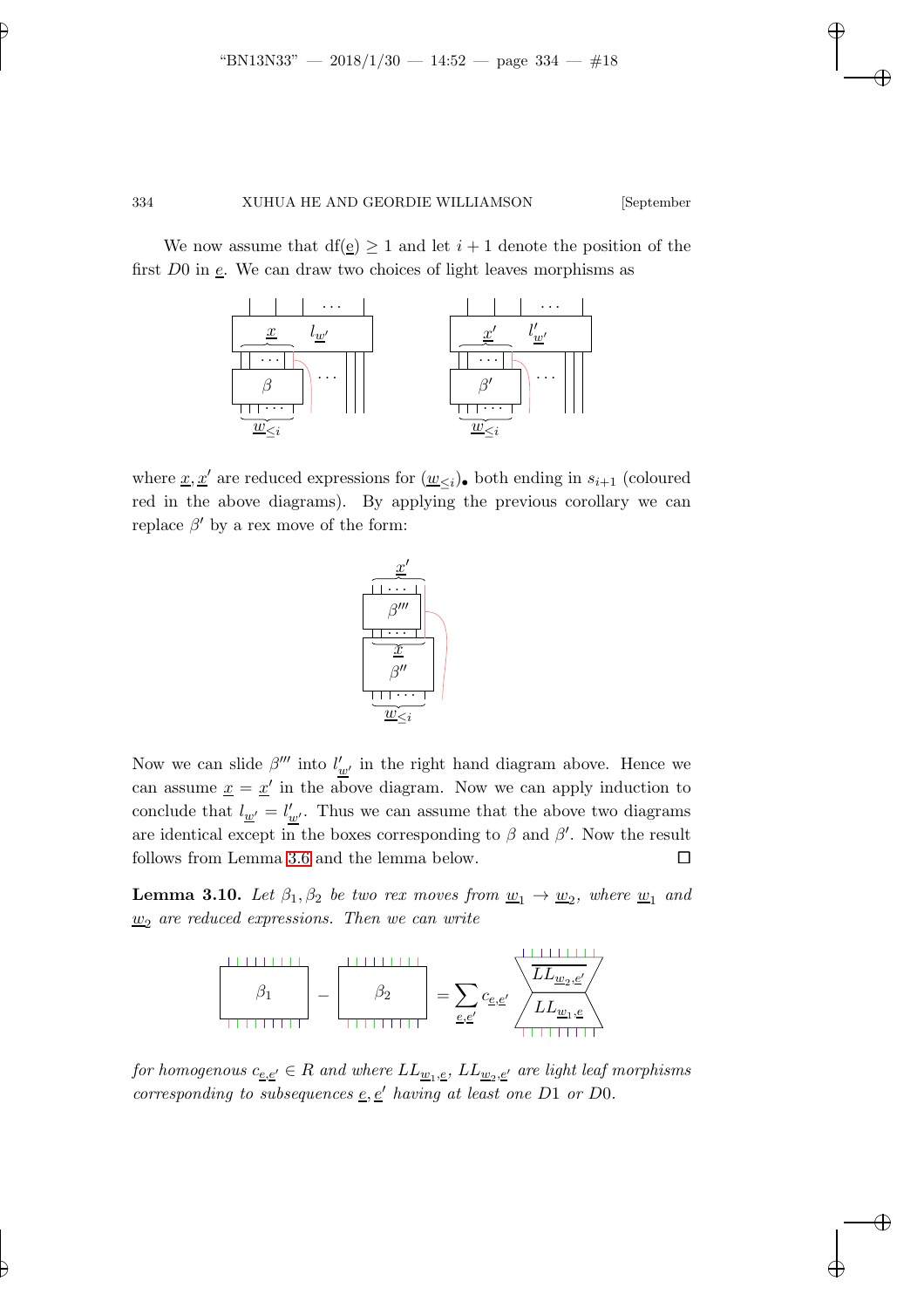**Proof.** We know that the left hand side vanishes in  $\mathcal{SD}^{\times} \mathcal{Q}_1$  and hence all terms on the right hand side factor through some  $\underline{y}$  with  $\underline{y}_{\bullet} < (\underline{w}_1)_{\bullet}$ . Assume for contradiction that there is a term on the right hand side with  $c_{e,e'} \neq 0$ , where <u>e</u> is a subsequence of  $\underline{w}_1$  without D1 or D0. In particular, df(<u>e)</u> =  $\ell(\underline{w}_1) - \ell((\underline{w}_1^e)_{\bullet})$ . For degree reasons  $df(\underline{e}') + deg(c_{\underline{e},\underline{e}'}) = \ell((\underline{w}_1^e)_{\bullet}) - \ell(\underline{w}_1)$ . However  $df(\underline{e}') \geq \ell((\underline{w_1}^e) \bullet) - \ell(\underline{w}_1)$  and hence  $deg(c_{\underline{e},\underline{e}'}) = 0$  and  $df(\underline{e}') =$  $\ell((\underline{w_1}^e) \bullet) - \ell(\underline{w}_1)$ . Hence <u>e'</u> consists entirely of U1's and D0's, however this is impossible as  $\underline{w}_2$  is reduced.

#### 3.2. Proof of Proposition [3.4](#page-14-1) in rank 2

Assume that  $W$  is of rank 2, i.e. a dihedral group. We denote the simple reflections of W by s and t and denote the order of st (possibly  $\infty$ ) by m. The longest element of W is  $w_0$  (if it exists).

If  $m = \infty$  then the proposition is easy: only trivalent vertices can occur, and the proposition follows from the fact that any two morphisms

$$
ss...s \to s \quad (k \text{ factors on the left})
$$

consisting of exactly k trivalent vertices and no dots are equal (a consequence of the Frobenius associativity relation §2.7.2).

From now on we will assume that m is finite. If  $w_* \neq w_0$  then the result follows similarly to the case  $m = \infty$  above. So we may assume  $\underline{w}_* = w_0$ .

Let us denote by  $l_{\underline{w}}$  the light leaves map  $\underline{w} \rightarrow \underline{w}_*$  as above. In this section (i.e. until §3.3) we always regard  $l_{\underline{w}}$  as a morphism to  $b_{w_0}$ . That is we always compose with some number  $\geq 1$  of iterates of the  $2_{m_{st}}$ -valent vertex.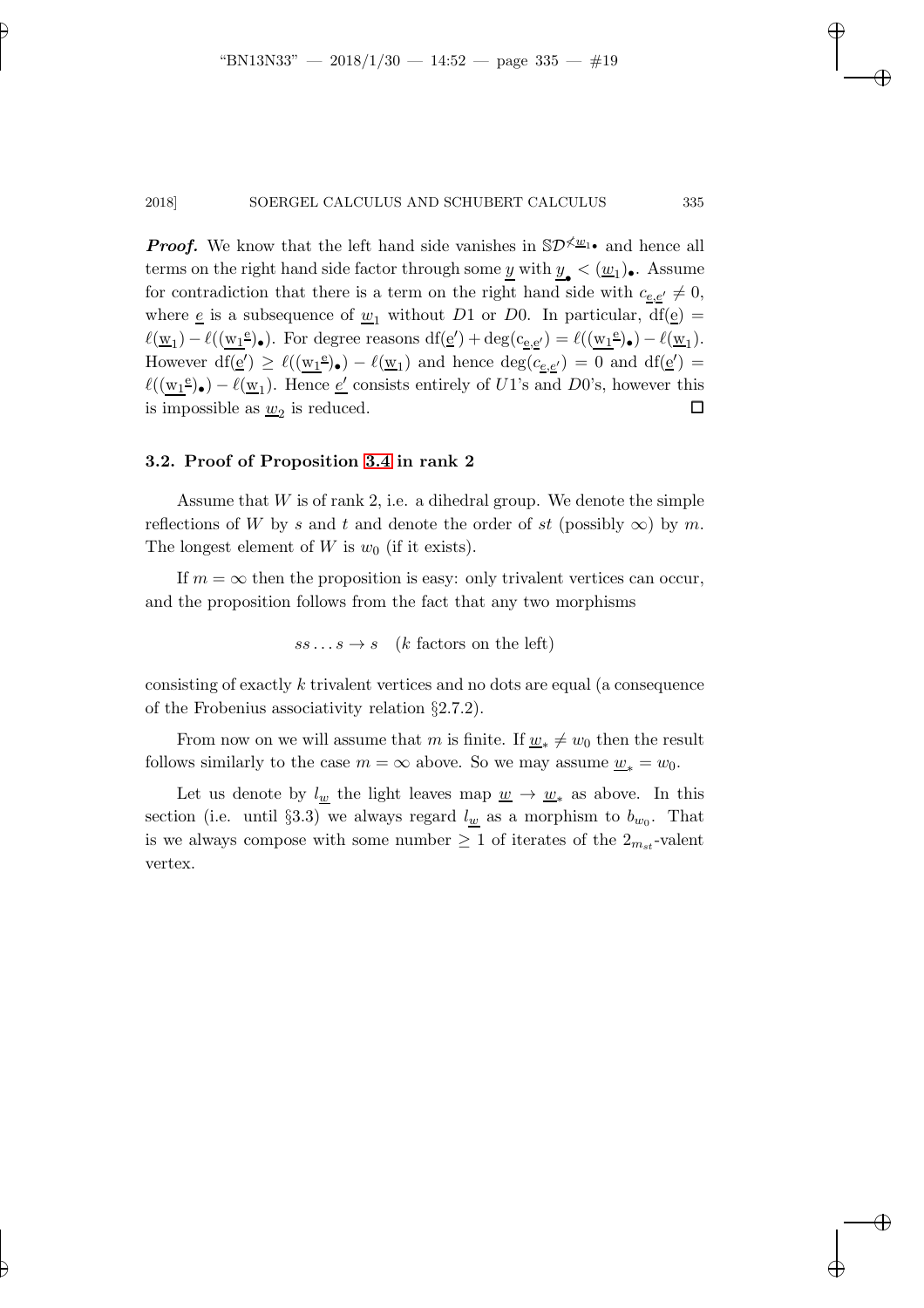We can depict  $l_{\underline{w}}$  schematically as follows (we depict the case  $m = 4$ ):



<span id="page-19-0"></span>(The dashed region in  $\beta$  denotes any  $k \geq 1$  compositions of 2m-valent vertices which will be implicit (and not displayed) in all diagrams until §3.3.)

**Lemma 3.11.** *Let*  $\underline{w} \in Ex(S)$  *with*  $\underline{w}_* = w_0$ . *In* Hom( $\underline{w}$ ,  $b_{w_0}$ ) *we have:* (1)



(2) If <u>w</u> is of the form  $\underline{w} = u_1 \dots u_n$  with  $u_i u_{i+1} \dots u_{i+m-1} = s \cdot s \dots$  (m *times*)*. Then, in*  $Hom(\underline{w}, b_{w_0})$ *:* 



 $(In (1) and (2) the definition of  $w'$  should be clear from the diagrams.)$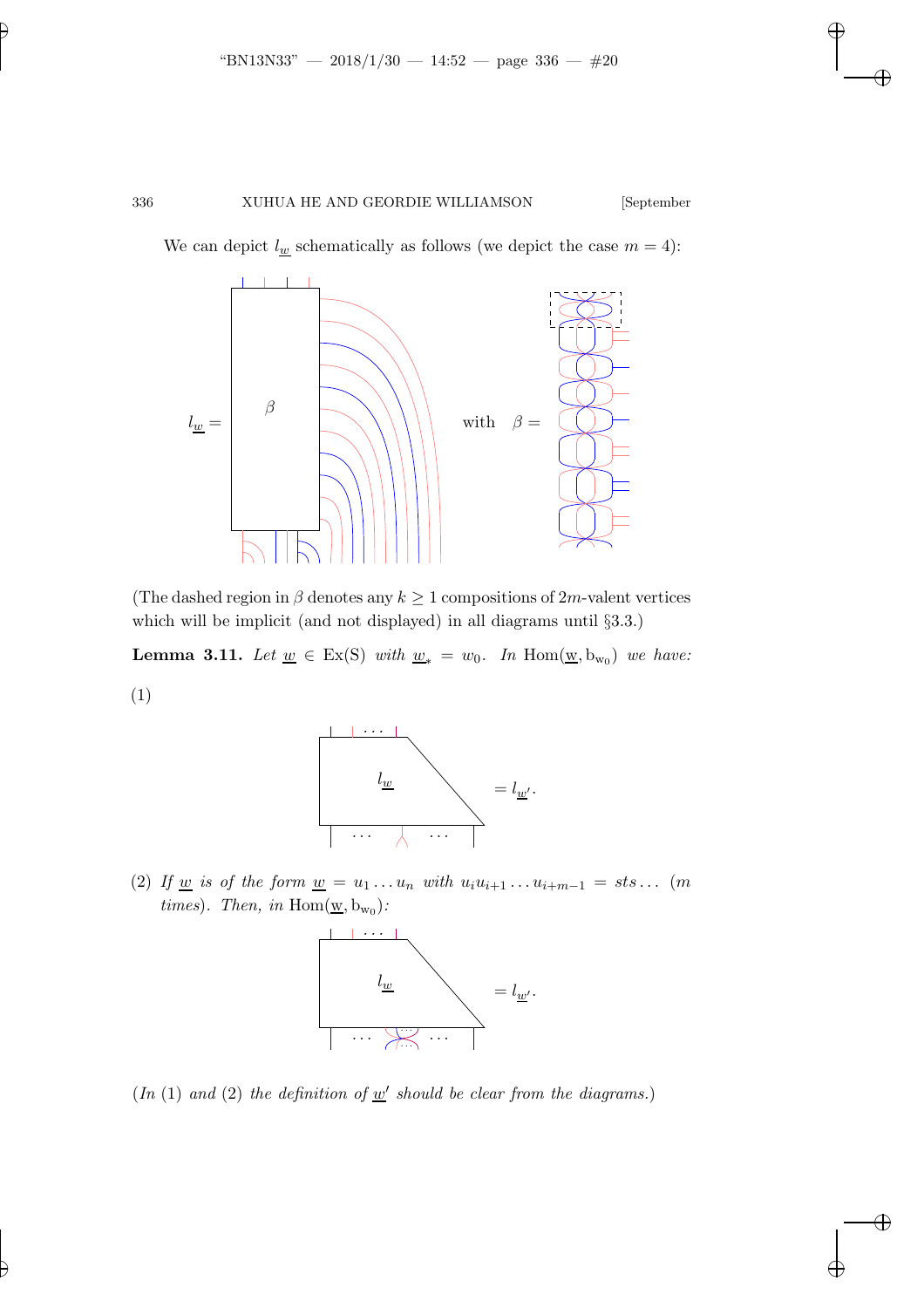This lemma is clearly equivalent to Proposition [3.4.](#page-14-1) (The apparently missing case of composing with a splitting trivalent vertex  $\frac{1}{2}$  does not satisfy the conditions of Proposition [3.1.](#page-13-1)) Also, part (1) of the lemma follows directly from the definitions and the Frobenius associativity relation  $\S 2.7.2$ . After examining the above picture of  $l_{w}$  it is not difficult to see that (2) is implied by the following two claims:

Claim 3.12. *We have:*

$$
(m \text{ even}) \quad \left(\bigcup_{i=1}^{n} \left| \bigcup_{i=1}^{n} \left| \bigcup_{i=1}^{n} \left| \bigcup_{i=1}^{n} \left| \bigcup_{i=1}^{n} \left| \bigcup_{i=1}^{n} \left| \bigcup_{i=1}^{n} \left| \bigcup_{i=1}^{n} \left| \bigcup_{i=1}^{n} \left| \bigcup_{i=1}^{n} \left| \bigcup_{i=1}^{n} \left| \bigcup_{i=1}^{n} \left| \bigcup_{i=1}^{n} \left| \bigcup_{i=1}^{n} \left| \bigcup_{i=1}^{n} \left| \bigcup_{i=1}^{n} \left| \bigcup_{i=1}^{n} \left| \bigcup_{i=1}^{n} \left| \bigcup_{i=1}^{n} \left| \bigcup_{i=1}^{n} \left| \bigcup_{i=1}^{n} \left| \bigcup_{i=1}^{n} \left| \bigcup_{i=1}^{n} \left| \bigcup_{i=1}^{n} \left| \bigcup_{i=1}^{n} \left| \bigcup_{i=1}^{n} \left| \bigcup_{i=1}^{n} \left| \bigcup_{i=1}^{n} \left| \bigcup_{i=1}^{n} \left| \bigcup_{i=1}^{n} \left| \bigcup_{i=1}^{n} \left| \bigcup_{i=1}^{n} \left| \bigcup_{i=1}^{n} \left| \bigcup_{i=1}^{n} \left| \bigcup_{i=1}^{n} \left| \bigcup_{i=1}^{n} \left| \bigcup_{i=1}^{n} \left| \bigcup_{i=1}^{n} \left| \bigcup_{i=1}^{n} \left| \bigcup_{i=1}^{n} \left| \bigcap_{i=1}^{n} \left| \bigcup_{i=1}^{n} \left| \bigcap_{i=1}^{n} \left| \bigcap_{i=1}^{n} \left| \bigcap_{i=1}^{n} \left| \bigcap_{i=1}^{n} \left| \bigcap_{i=1}^{n} \left| \bigcap_{i=1}^{n} \left| \bigcap_{i=1}^{n} \left| \bigcap_{i=1}^{n} \left| \bigcap_{i=1}^{n} \left| \bigcap_{i=1}^{n} \left| \bigcap_{i=1}^{n} \left| \bigcap_{i=1
$$

<span id="page-20-0"></span>**Claim 3.13.** *Suppose*  $k \leq m$  *and* <u>w</u> *is of the form* 

$$
\underline{w} = sts \dots \quad (k + m \text{-}factors)
$$

*Then in*  $\text{Hom}(\underline{w}', b_{w_0})$  *we have:* 



(*In both cases the purple line indicates a line that is either blue or red, depending on the parity of* k.)

The first claim is just a restatement of the two-colour associativity relation §2.7.6. It remains to prove Claim [3.13.](#page-20-0)

We prove Claim [3.13](#page-20-0) by induction on k. For  $k = 0$  there is nothing to prove. The case  $k = 1$  is again a restatement of two-colour associativity relation §2.7.6. For concreteness we assume that m is even. It is not difficult to check that the same argument works for m odd.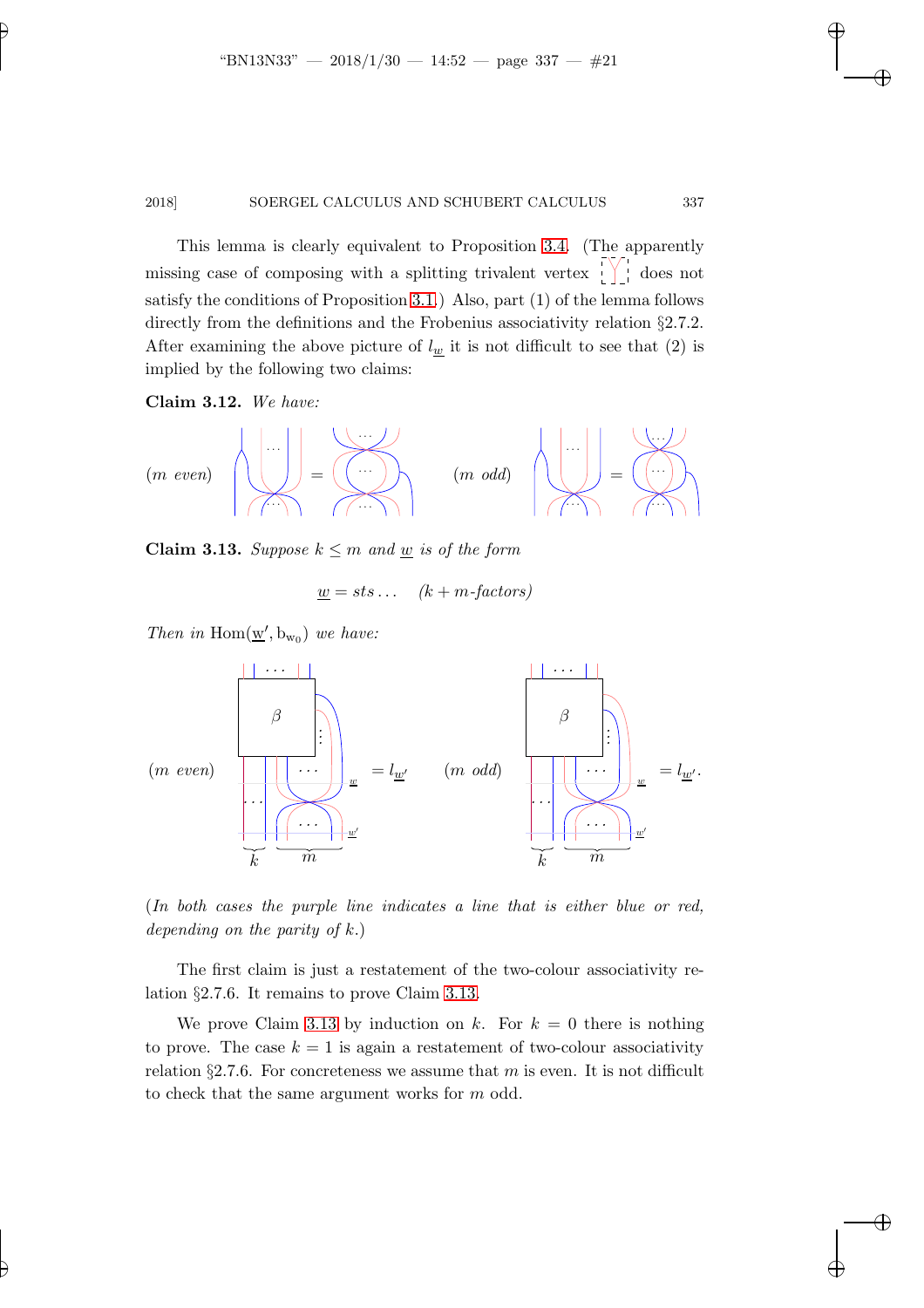Assume first that  $k$  is even. Then we can write



(we use induction and Proposition [3.4](#page-14-1) to rewrite the term on the right hand side enclosed in the gray box as a light leaves morphism). Hence the term in the claim is equal to:

β . . . . . . . . . . . . . . . = lw′ . . . . . . . . . = lw′′ . . . . . . . . .

(at each step we apply induction to the term in the gray box). Now we are done by part (1) of Lemma [3.11.](#page-19-0)

Now assume that  $k$  is odd. Then we have



(again for the first step we apply induction and Proposition [3.4](#page-14-1) to simplify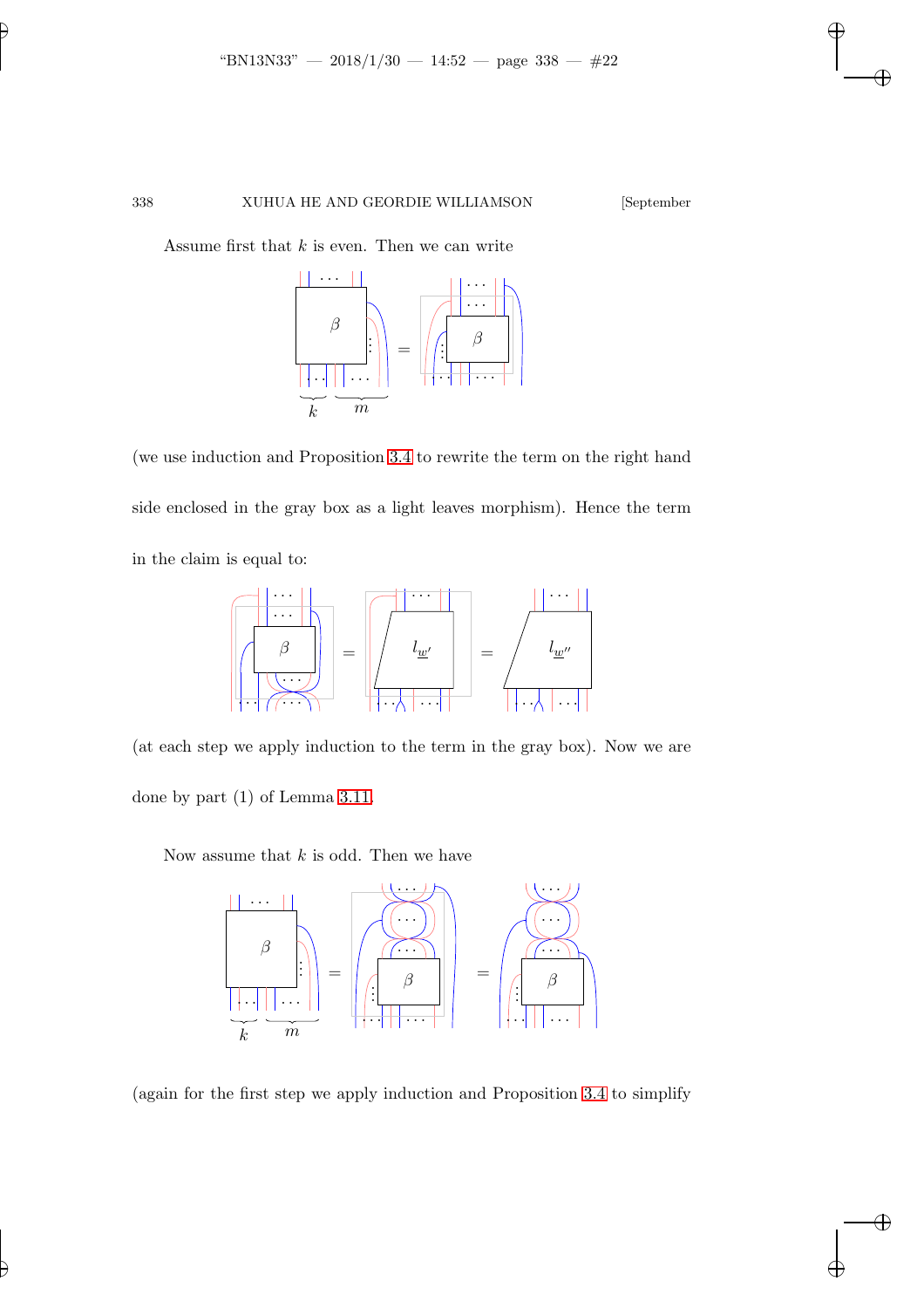the term in the gray box). For the second equality we have used the relation



which follows by induction (or can be checked direction from two colour associativity). Now the argument proceeds as in the case of  $k$  even.

### 3.3. Proof of Proposition [3.4](#page-14-1) in general

Now take  $W$  any Coxeter system. As in the dihedral case it is enough to establish the following claim:

**Lemma 3.14.** *Let*  $\underline{w} \in Ex(S)$  *with*  $\underline{w}_* = x$ *. In*  $S\mathcal{D}^{\nless x}$  *we have:* 

(1)



(2) If <u>w</u> is of the form  $\underline{w} = u_1 \dots u_n$  with  $u_i u_{i+1} \dots u_{i+m-1} = s t s \dots$  (m *times*)*. Then*



 $(In (1) and (2) the definition of  $w'$  should be clear from the diagrams.)$ 

As in the dihedral case (1) is immediate from the definitions. It remains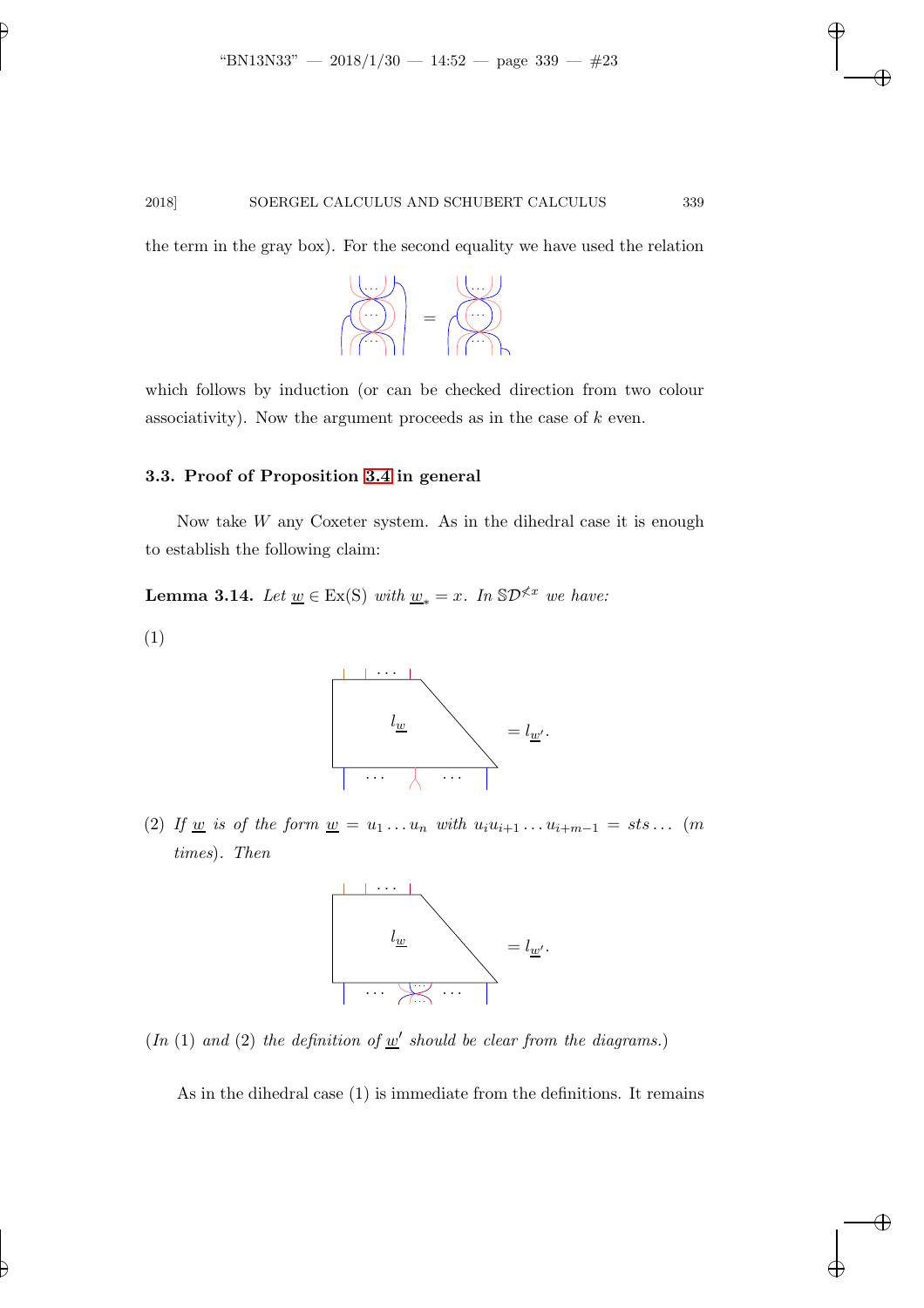to prove (2). We depict  $l_w$  schematically as follows:



(Here  $\underline{w}_1 = u_1 \dots u_{i-1}, \underline{w}_2 = u_{i+m} \dots u_n$  and  $\underline{x}$  is a reduced expression for  $\left(\frac{w^{\varepsilon_{\leq i-1}}}{\leq i-1}\right)$  $\frac{e \leq i-1}{\leq i-1}$ .) Let us write  $(\underline{w}_{\leq i-1}^{\underline{e} \leq i-1})$  $\leq_{i=1}^{\leq i-1}$  as  $x'v$  where  $x'$  is minimal in  $x'(s,t)$  and  $v \in \langle s, t \rangle$ . By Corollary [3.9](#page-16-0) we can assume that  $\underline{x}$  is of the form  $\underline{x'v}$  where  $\underline{x}'$  (resp.  $\underline{v}$ ) is a reduced expression for  $x'$  (resp.  $v$ ).

Moreover, by the construction of light leaves we can assume that  $X$  has the form:



Now the claim reduces to a rank 2 calculation, which we have covered in the previous section.

### 4. Properties of Gobbling Morphisms

<span id="page-23-0"></span>The following important property of gobbling morphisms explains their name:

**Proposition 4.1.** Let  $\underline{w} = u_1 \dots u_n$ . Fix  $1 \leq i \leq n$  and set  $\underline{w}' :=$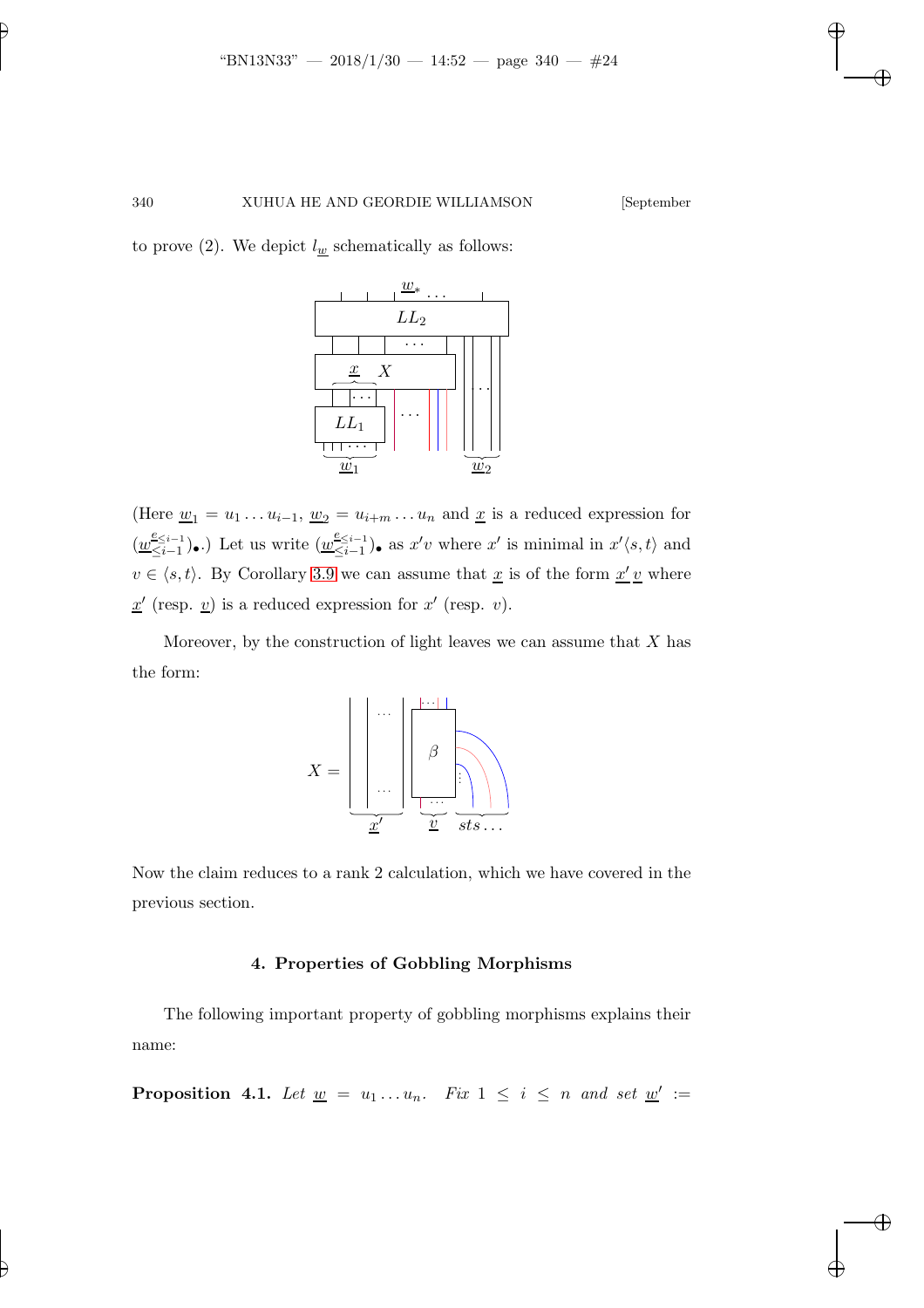$u_1 \ldots u_{i-1} u_{i+1} \ldots u_n$ . We have



<span id="page-24-0"></span>In the proof we will need the following lemma:

Lemma 4.2. *The following relations hold. In each case* P *is a linear combination of diagrams, all of which end in pitchforks:*

$$
(m_{st} \text{ odd}) \quad \begin{array}{c}\n\begin{pmatrix}\n\cdots \\
\cdots\n\end{pmatrix}\n\\
\begin{pmatrix}\n\cdots \\
\cdots\n\end{pmatrix}\n\\
\begin{pmatrix}\n\cdots \\
\cdots\n\end{pmatrix}\n\\
\begin{pmatrix}\n\cdots \\
\cdots\n\end{pmatrix}\n\\
\begin{pmatrix}\n\cdots \\
\cdots\n\end{pmatrix}\n\\
\begin{pmatrix}\n\cdots \\
\cdots\n\end{pmatrix}\n\\
\begin{pmatrix}\n\cdots \\
\cdots\n\end{pmatrix}\n\\
\begin{pmatrix}\n\cdots \\
\cdots\n\end{pmatrix}\n\\
\begin{pmatrix}\n\cdots \\
\cdots\n\end{pmatrix}\n\\
\begin{pmatrix}\n\cdots \\
\cdots\n\end{pmatrix}\n\\
\begin{pmatrix}\n\cdots \\
\cdots\n\end{pmatrix}\n\\
\begin{pmatrix}\n\cdots \\
\cdots\n\end{pmatrix}\n\\
\begin{pmatrix}\n\cdots \\
\cdots\n\end{pmatrix}\n\\
\begin{pmatrix}\n\cdots \\
\cdots\n\end{pmatrix}\n\\
\begin{pmatrix}\n\cdots \\
\cdots\n\end{pmatrix}\n\\
\begin{pmatrix}\n\cdots \\
\cdots\n\end{pmatrix}\n\\
\begin{pmatrix}\n\cdots \\
\cdots\n\end{pmatrix}\n\\
\begin{pmatrix}\n\cdots \\
\cdots\n\end{pmatrix}\n\\
\begin{pmatrix}\n\cdots \\
\cdots\n\end{pmatrix}\n\\
\begin{pmatrix}\n\cdots \\
\cdots\n\end{pmatrix}\n\\
\begin{pmatrix}\n\cdots \\
\cdots\n\end{pmatrix}\n\\
\begin{pmatrix}\n\cdots \\
\cdots\n\end{pmatrix}\n\\
\begin{pmatrix}\n\cdots \\
\cdots\n\end{pmatrix}\n\\
\begin{pmatrix}\n\cdots \\
\cdots\n\end{pmatrix}\n\\
\begin{pmatrix}\n\cdots \\
\cdots\n\end{pmatrix}\n\\
\begin{pmatrix}\n\cdots \\
\cdots\n\end{pmatrix}\n\\
\begin{pmatrix}\n\cdots \\
\cdots\n\end{pmatrix}\n\\
\begin{pmatrix}\n\cdots \\
\cdots\n\end{pmatrix}\n\\
\begin{pmatrix}\n\cdots \\
\cdots\n\end{pmatrix}\n\\
\begin{pmatrix}\n\cdots \\
\cdots\n\end{pmatrix}\n\\
\begin{pmatrix}\n\cdots \\
\cdots\n\end{pmatrix
$$

(*In the second pair of relations the brown and gray lines can be chosen to be either red and blue, or blue and red.*)

**Proof.** This is a consequence of Elias' Jones-Wenzl relation. (The only tricky point is to check that the coefficient of 1 in the right hand term is correct. The reader can verify directly that this is the case for  $m_{st} = 2, 3, 4$ using the relations we have given.)  $\Box$ 

**Proof.**[Proof of Proposition [4.1\]](#page-23-0) If  $\underline{w}'_* \neq \underline{w}_*$  then  $\underline{w}'_* < \underline{w}_*$  because  $\underline{w}'$  is a subexpression of <u>w</u> and the result is zero because we are working in  $\mathbb{S}D^{\times w^*}$ .

So now we assume that  $\underline{w}'_* = \underline{w}_*$ . Let us induct on the number N of  $2m_{st}$ -valent vertices which occur in  $G_{w}$ . If  $N = 0$  then  $G_{w}$  consists only of trivalent vertices and the result is clear by the Frobenius unit relation §2.7.1.

Now we examine what happens when we apply the relations to simplify the diagram on the left hand side of the proposition. If the dot first meets a trivalent vertex then the result is clear from the Frobenius unit relation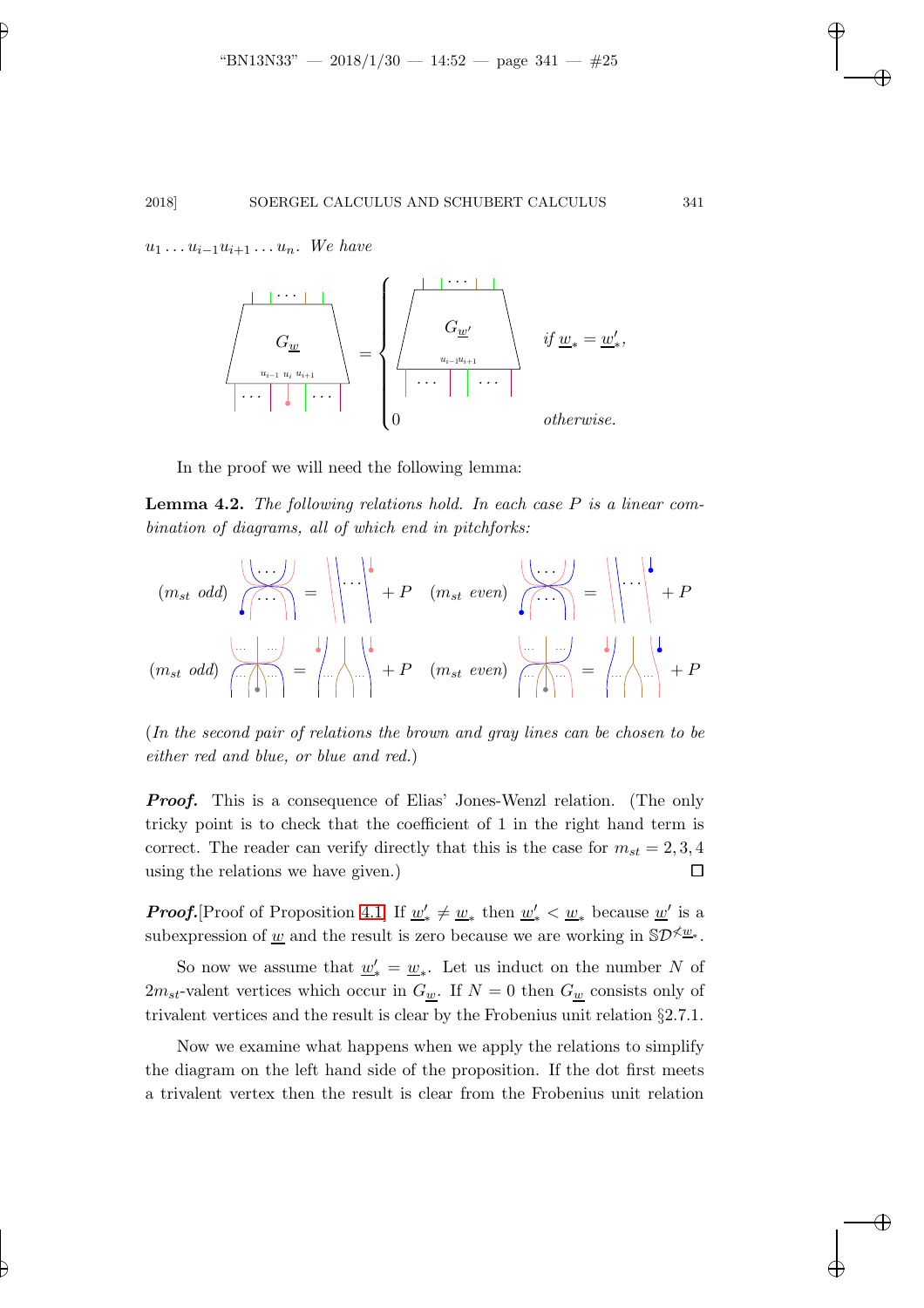§2.7.1 (the source and target have the same star product because  $s*s = s$ ). If the dot meets a  $2m$ -valent vertex then we can apply Lemma [4.2](#page-24-0) to expand it (and remove the  $2m$ -valent vertex in question). By Lemma [3.7](#page-15-0) we can ignore all the terms labelled  $P$  in the lemma. Now we are done by induction (note that in each of the relations in Lemma [4.2](#page-24-0) the expression corresponding to through strands on the bottom and top boundary of the pictured right hand term have the same ∗-product).  $\Box$ 

#### 5. Morphisms without D1's

#### 5.1. The nil Hecke ring

Denote by Q the field of fractions of R.

Consider the smash product  $Q_W := Q * W$ . That is,  $Q * W$  is a free left Q-module with basis  $\{\delta_w \mid w \in W\}$  and multiplication given by

$$
(f\delta_x)(g\delta_y) = f(xg)\delta_{xy}.
$$

Inside  $Q_W$  we consider the elements

$$
D_s := \frac{1}{\alpha_s} (\delta_{\rm id} - \delta_s) = (\delta_{\rm id} + \delta_s) \frac{1}{\alpha_s}.
$$

The elements  $D_s$  satisfy the relations:

$$
D_s^2 = 0;\t\t(5.1)
$$

$$
D_s D_t \dots = D_t D_s \dots \quad (m_{st}\text{-factors on both sides}) \tag{5.2}
$$

$$
D_s f = (sf)D_s + \partial_s(f) \quad \text{for all } f \in Q. \tag{5.3}
$$

If  $y \in W$  and  $y = st \dots u$  is a reduced expression then, by  $(5.2)$ , we obtain well-defined elements

<span id="page-25-0"></span>
$$
D_y := D_s D_t \dots D_u \in Q_W.
$$

The *nil Hecke ring* NH is defined to be the R-subring of Q ∗ W generated by  $\{D_w \mid w \in W\}$ . (This is not the definition of Kostant-Kumar [\[13](#page-33-7)], but agrees with it for the realizations they consider.) As a left  $R$ -module  $NH$  is free with basis  $\{D_w \mid w \in W\}$ .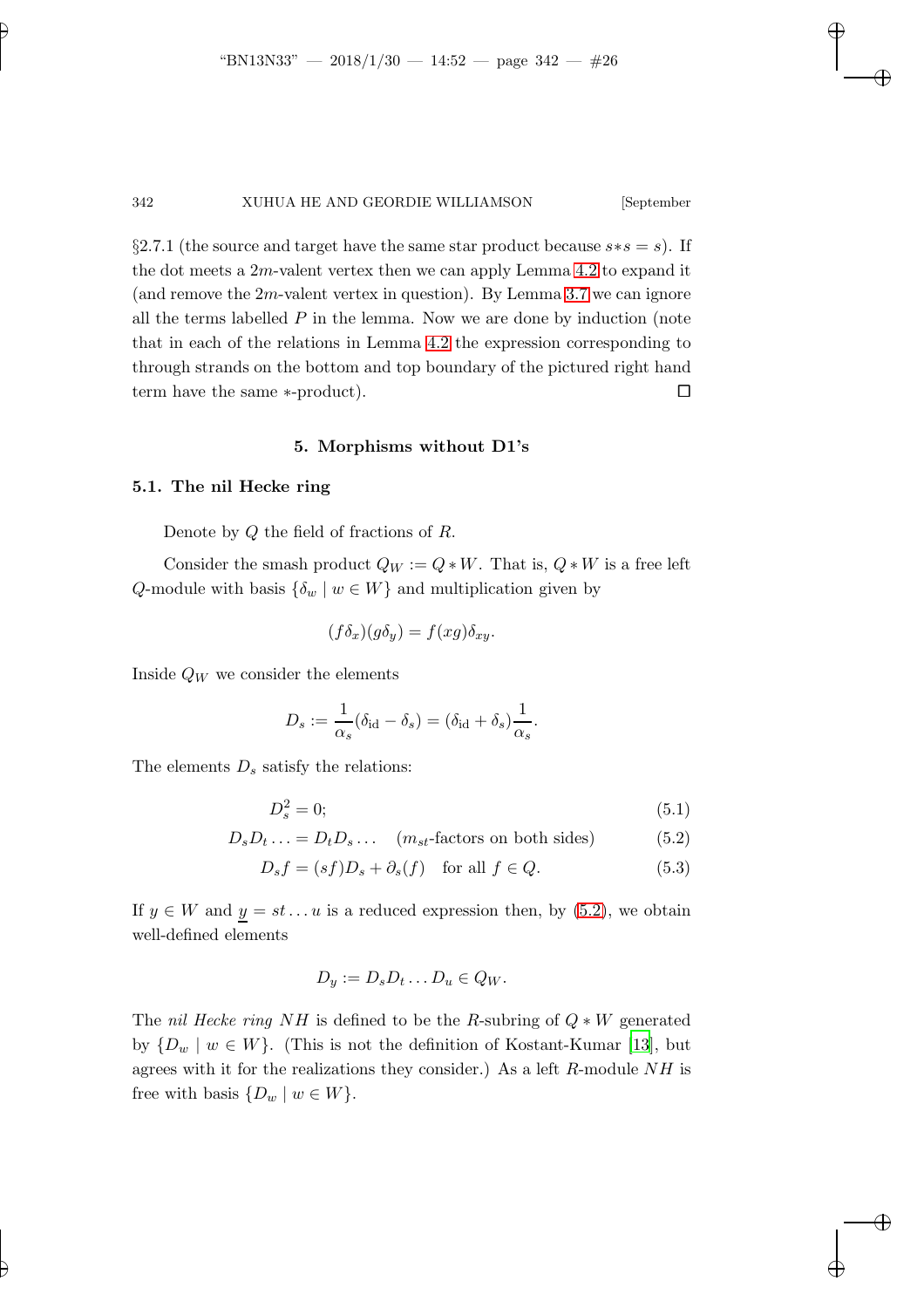**5.2.** Given a word  $\underline{w} = (s_1, \ldots, s_m)$  and a subexpression  $\underline{e}$  we have a corresponding light leaves map  $LL_{\underline{e}} : \underline{w} \to (\underline{w}^{\underline{e}})_{\bullet}$  in  $\mathbb{S}D^{\cancel{\sim} \underline{w}^{\underline{e}}}$ . Now it is clear from construction that if the decoration of  $\underline{e}$  has no D1's then  $LL_{\underline{e}}$  has the form



where <u> $w'$ </u> is the subword of <u>w</u> consisting of all  $s_i$  such that  $d_i e_i \neq U0$  and  $G_{\underline{w}'}$  denotes the gobbling morphism associated to  $\underline{w}'$ . In particular, the light leaves morphism  $LL_e$  is canonical in this case.

Consider two subexpressions  $\underline{e}^1$  and  $\underline{e}^2$  of <u>w</u> such that  $(\underline{w}^{\underline{e}^1})_{\bullet} = (\underline{w}^{\underline{e}^2})_{\bullet}$ . Define an element of the nil Hecke ring as the product

$$
f(\underline{e^1}, \underline{e^2}) = f_1 f_2 \dots f_m
$$

where

$$
f_i = \begin{cases} \alpha_{s_i} & \text{if } e_i^1 = e_i^2 = U0, \\ 1 & \text{if exactly one of } e_i^1 \text{ and } e_i^2 \text{ is } U0, \\ D_{s_i} & \text{otherwise.} \end{cases}
$$

<span id="page-26-0"></span>Finally, define  $d(\underline{e^1}, \underline{e^2})$  as the coefficient of  $D_{(\underline{w}\underline{e^1})_\bullet}$  in  $f(\underline{e^1}, \underline{e^2})$ . Hence  $d(\underline{e^1}, \underline{e^2}) \in R.$ 

**Theorem 5.1.** If  $(\underline{w}^{\underline{e}^1})_{\bullet} = (\underline{w}^{\underline{e}^2})_{\bullet}$  and the decorations of  $\underline{e}^1$  and  $\underline{e}^2$  have no D1*, then*

$$
\langle LL_{\underline{e^1}}, LL_{\underline{e^2}}\rangle = d(\underline{e^1}, \underline{e^2}).
$$

**Remark 5.2.** Given a subexpression  $\underline{e}$  of  $\underline{w}$  let  $J := \{1 \leq i \leq m \mid e_i = 1\}$ and write  $J = \{i_1, \ldots, i_r\}$  with  $i_1 < i_2 < \cdots < i_r$ . Then  $\underline{e}$  has no D1's if and only if  $(s_{i_1}, s_{i_2}, \ldots, s_{i_r})$  is reduced. That is, <u>e</u> has no D1s if the expression obtained from  $\underline{w}^{\underline{e}} = (s_1^{e_1}, \ldots, s_m^{e_m})$  by deleting all occurrences of id is reduced.

**Proof.** Set  $x = (\underline{w}^{\underline{e}^1})_{\bullet} = (\underline{w}^{\underline{e}^2})_{\bullet}$ . Let  $\underline{w'}^1$  be the expression obtained from  $\underline{w}$ by deleting all the places i with  $d_i e_i^1 = U_0$  and  $\underline{w'}^2$  be the expression obtained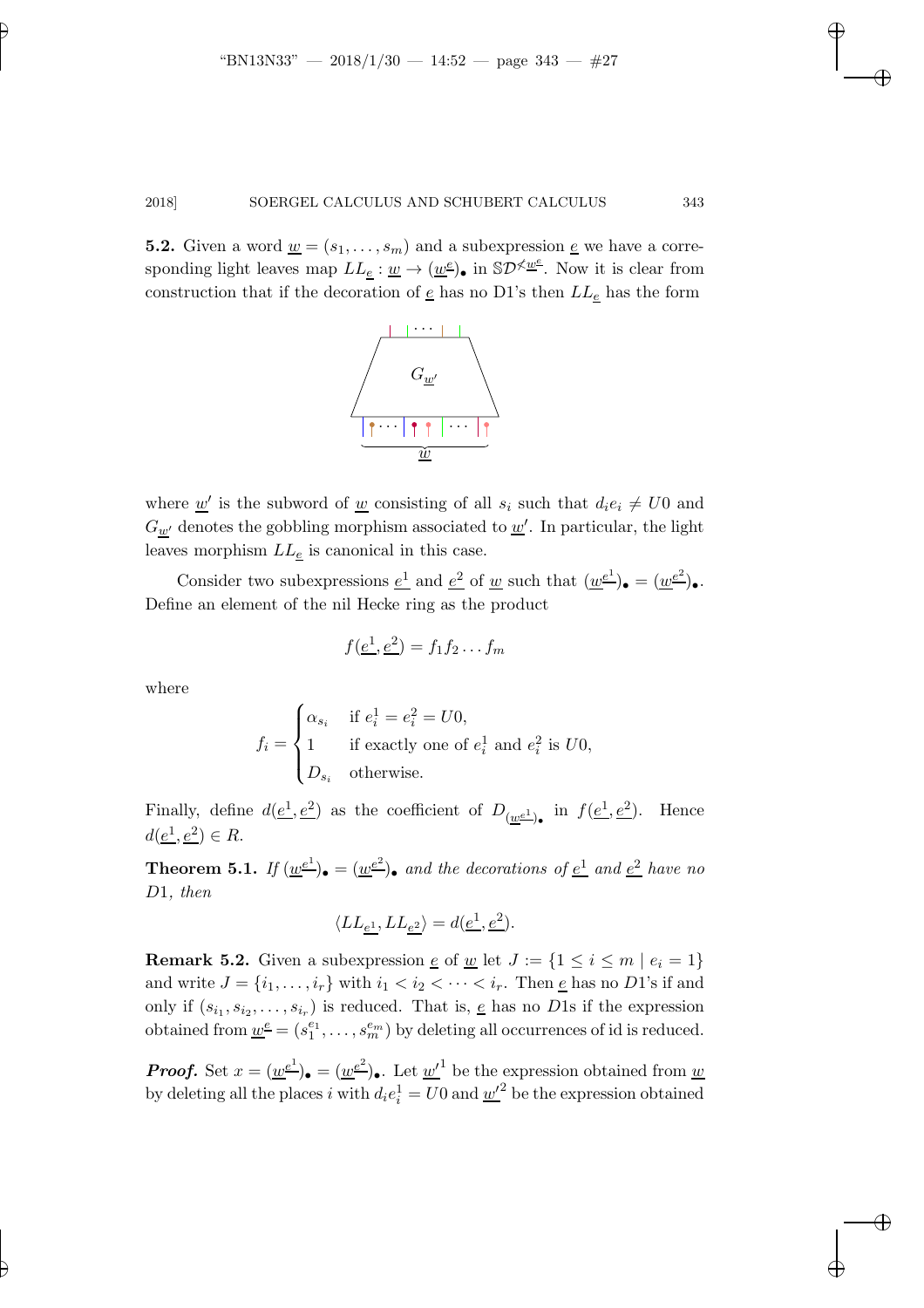from <u>w</u> by deleting all the places i with  $d_i e_i^2 = U0$ . Then  $x = (\underline{w'}^1)_* = (\underline{w'}^2)_*$ . Therefore:



The graph K consists of vertical edges, vertical dotted edges and boxes. For example,

$$
K = \begin{vmatrix} \cdot & \cdot & \cdot \\ \cdot & \cdot & \cdot \\ \cdot & \cdot & \cdot \\ \cdot & \cdot & \cdot \end{vmatrix} \qquad \boxed{\alpha_{s_6}} \qquad \begin{vmatrix} \cdot & \cdot & \cdot \\ \cdot & \cdot & \cdot \\ \cdot & \cdot & \cdot \end{vmatrix} \qquad \begin{vmatrix} \cdot & \cdot & \cdot \\ \cdot & \cdot & \cdot \\ \cdot & \cdot & \cdot \end{vmatrix}
$$

The graph K is determined by  $\underline{e}^1$  and  $\underline{e}^2$  as follows. At the *i*th place, we associate a box labelled by  $\alpha_{s_i}$  if  $d_i e_i^1 = d_i e_i^2 = U_0$ , we associate a vertical dotted edge with label  $s_i$  if exactly one of  $d_i e_i^1$  and  $d_i e_i^2$  is U0 and associate a vertical edge colored by  $s_i$  if neither  $d_i e_i^1$  nor  $d_i e_i^2$  is  $U0$  (here  $* \in \{U1, D0\}$ ):



In the category  $\mathcal{SD}$ , by using the nil Hecke relation we may write K as an R-linear combination of graphs consisting of vertical edges, dotted edges and broken vertical edges. (See 2.7.5 for an example of this process and a broken edge.) More precisely, consider the following sets:

$$
\underline{\varepsilon} := \{ i \mid (d_i e_i^1, d_i e_i^2) \neq (U0, U0) \},
$$
  

$$
\underline{\varepsilon}_{\phi} := \{ i \mid \text{exactly one of } d_i e_i^1, d_i e_i^2 \text{ is } U0 \}.
$$

Thus  $\varepsilon$  indexes those positions in K which do not correspond to boxes, and  $\underline{\varepsilon}_{\phi}$  corresponds to those edges in K which carry one dot.

For any  $\underline{\gamma}$  with  $\underline{\varepsilon}_{\phi}\subset\underline{\gamma}\subset\underline{\varepsilon}$ , let  $K_{\underline{\gamma}}$  be the graph obtained from K by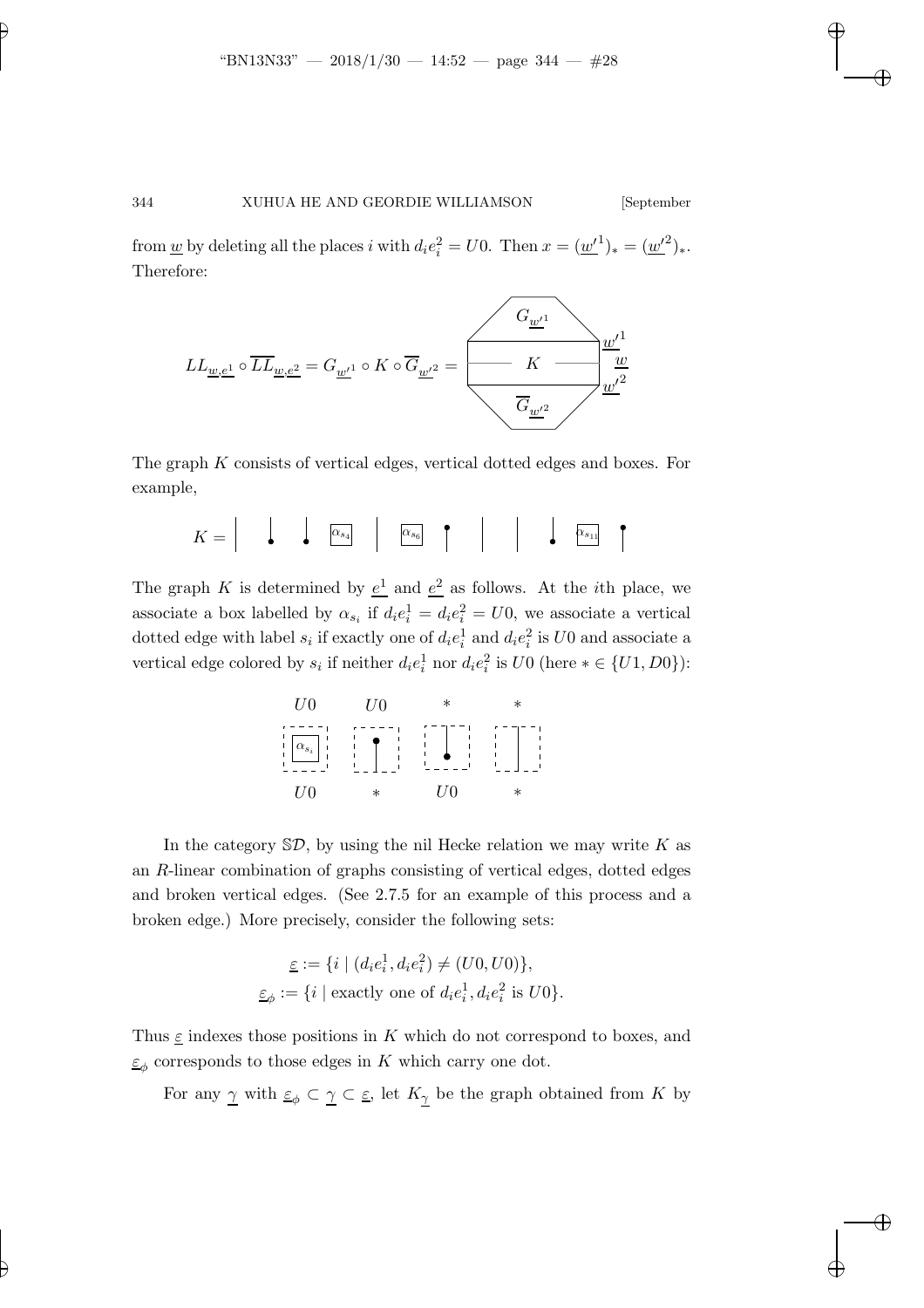removing all boxes and breaking any edge corresponding to  $i \in \underline{\gamma} - \underline{\varepsilon}_{\phi}$ . For example, with  $K$  as above:

$$
K_{\underline{\varepsilon}_{\phi}} = \begin{array}{c|c|c|c|c|c|c|c|c} \n\downarrow & \downarrow & \downarrow & \downarrow & \downarrow & \downarrow & \downarrow & \downarrow & \downarrow & \downarrow & \downarrow & \downarrow & \downarrow & \downarrow & \downarrow & \downarrow & \downarrow & \downarrow & \downarrow & \downarrow & \downarrow & \downarrow & \downarrow & \downarrow & \downarrow & \downarrow & \downarrow & \downarrow & \downarrow & \downarrow & \downarrow & \downarrow & \downarrow & \downarrow & \downarrow & \downarrow & \downarrow & \downarrow & \downarrow & \downarrow & \downarrow & \downarrow & \downarrow & \downarrow & \downarrow & \downarrow & \downarrow & \downarrow & \downarrow & \downarrow & \downarrow & \downarrow & \downarrow & \downarrow & \downarrow & \downarrow & \downarrow & \downarrow & \downarrow & \downarrow & \downarrow & \downarrow & \downarrow & \downarrow & \downarrow & \downarrow & \downarrow & \downarrow & \downarrow & \downarrow & \downarrow & \downarrow & \downarrow & \downarrow & \downarrow & \downarrow & \downarrow & \downarrow & \downarrow & \downarrow & \downarrow & \downarrow & \downarrow & \downarrow & \downarrow & \downarrow & \downarrow & \downarrow & \downarrow & \downarrow & \downarrow & \downarrow & \downarrow & \downarrow & \downarrow & \downarrow & \downarrow & \downarrow & \downarrow & \downarrow & \downarrow & \downarrow & \downarrow & \downarrow & \downarrow & \downarrow & \downarrow & \downarrow & \downarrow & \downarrow & \downarrow & \downarrow & \downarrow & \downarrow & \downarrow & \downarrow & \downarrow & \downarrow & \downarrow & \downarrow & \
$$

On the other hand, let  $M$  be the  $R$ -algebra with generators  $A_s$  and  $B_s$ for  $s \in S$  and "nil Hecke" relation

<span id="page-28-0"></span>
$$
A_s f = s(f)A_s + \partial_s(f)B_s \tag{5.4}
$$

for  $s \in S$  and  $f \in R$ . Define  $F = F_1 \cdots F_m \in M$ , where

$$
F_i = \begin{cases} \alpha_{s_i} & \text{if } e_i^1 = e_i^2 = U0, \\ B_{s_i} & \text{if exactly one of } e_i^1 \text{ and } e_i^2 \text{ is } U0, \\ A_{s_i} & \text{otherwise.} \end{cases}
$$

For any  $\gamma$  with  $\underline{\varepsilon}_{\phi} \subset \underline{\gamma} \subset \underline{\varepsilon}$ , we define  $F_{\underline{\gamma}} = F_{1,\underline{\gamma}} \cdots F_{m,\underline{\gamma}}$ , where

$$
F_{i,\underline{\gamma}} = \begin{cases} B_{s_i} & \text{if } i \in \underline{\gamma}, \\ A_{s_i} & \text{if } i \in \underline{\varepsilon} - \underline{\gamma}, \\ 1 & \text{otherwise.} \end{cases}
$$

Using [\(5.4\)](#page-28-0) we may write

<span id="page-28-1"></span>
$$
F = \sum_{\underline{\varepsilon}_{\phi} \subset \underline{\gamma} \subset \underline{\varepsilon}} a_{\underline{\gamma}} F_{\underline{\gamma}} \quad \text{with } a_{\underline{\gamma}} \in R.
$$
 (5.5)

Because the nil Hecke relation holds in  $\mathbb{S}\mathcal{D}$ , we have

$$
G_{\underline{w'}^1}\circ K\circ \overline{G}_{\underline{w'}^2}=\sum_{\underline{\varepsilon}_\phi\subset\underline{\gamma}\subset\underline{\varepsilon}}a_{\underline{\gamma}}G_{\underline{w'}^1}\circ K_{\underline{\gamma}}\circ \overline{G}_{\underline{w'}^2}.
$$

Let  $K'_{\gamma}$  be the subgraph of  $K_{\gamma}$  consisting of only unbroken vertical edges. If  $\underline{w}'_{\underline{\gamma}}$  denotes the subexpression of  $\underline{w}$  corresponding to those  $i \in \underline{\varepsilon} - \underline{\gamma}$ , then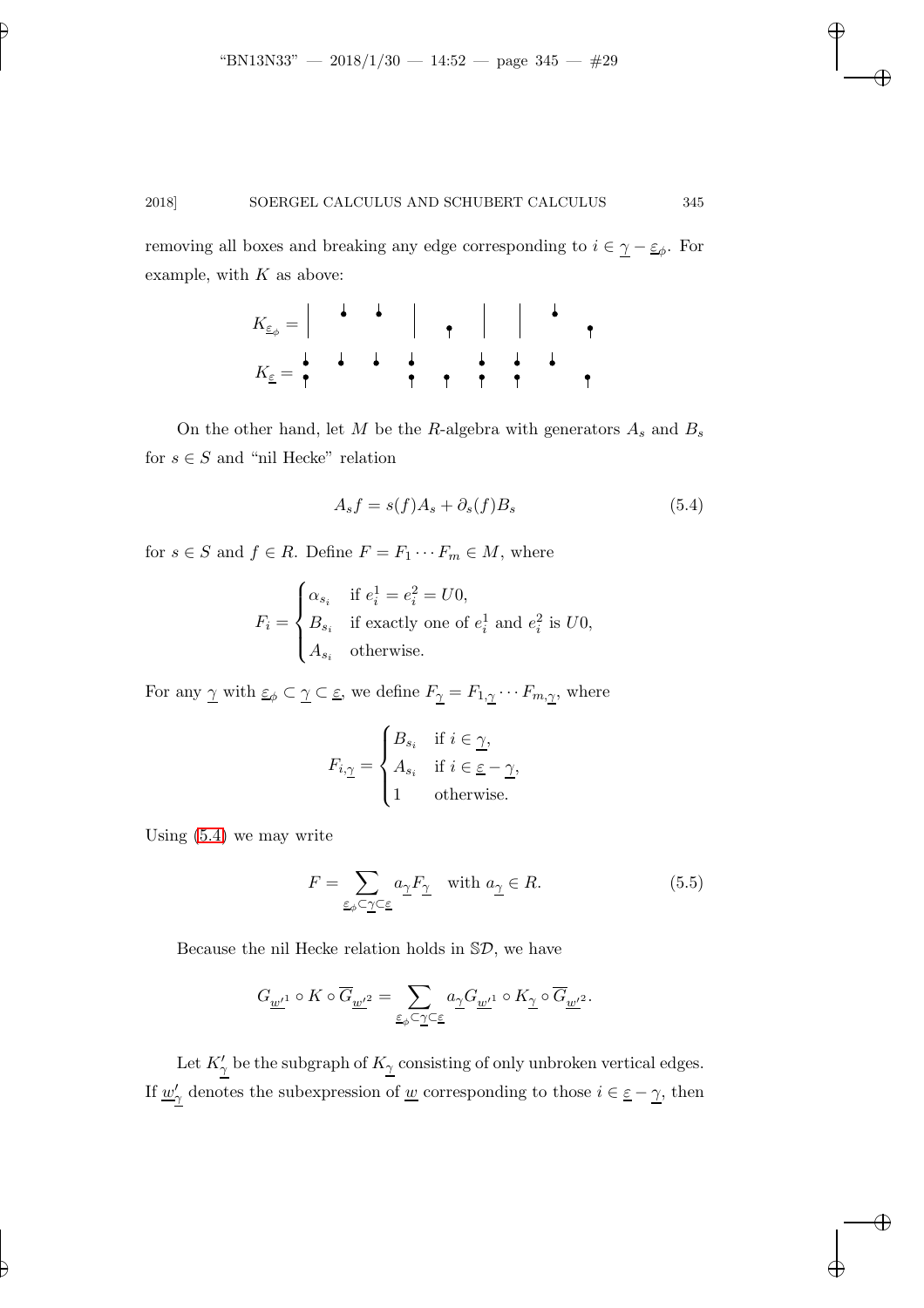$K'_{\gamma}$  is the identity on  $B_{\underline{w}'_{\gamma}}$ . By Proposition [4.1,](#page-23-0)

$$
G_{\underline{w'}^1}\circ K_{\underline{\gamma}}\circ \overline{G}_{\underline{w'}^2}=\begin{cases} G_{\underline{w'}_{\underline{\gamma}}}\circ K_{\underline{\gamma}}'\circ \overline{G}_{\underline{w'}_{\underline{\gamma}}} & \text{if }(\underline{w'}_{\underline{\gamma}})_*=x,\\ 0 & \text{otherwise}. \end{cases}
$$

On the other hand we claim:

$$
G_{\underline{w'}_\mathfrak{I}}\circ K_\underline{\gamma}'\circ \overline{G}_{\underline{w'}_\mathfrak{I}}=\begin{cases} \mathrm{id}_\mathbf{x} & \text{if $\underline{w'_\mathfrak{I}}$ is reduced,}\\ 0 & \text{otherwise.} \end{cases}
$$

Indeed, if  $\underline{w}'_2$  is reduced then  $G_{\underline{w}'_2}$ ,  $K'_2$  and  $\overline{G}_{\underline{w}'_2}$  are all canonical isomorphisms between different representatives for x, and if  $\underline{w}'_{\gamma}$  is not reduced then  $G_{\underline{w'}_{\gamma}} \circ K'_{\underline{\gamma}} \circ \overline{G}_{\underline{w'}_{\gamma}}$  is an endomorphism of x of negative degree, and  $\text{End}_{\text{SD}^{\geq x}}(x) = R$  is zero in negative degree. Thus

$$
\langle LL_{\underline{e^1}}, LL_{\underline{e^2}}\rangle{\rm id}_{\bf x}={\rm G}_{\underline{\bf w}'^1}\circ{\rm K}\circ\overline{\rm G}_{\underline{\bf w}'^2}=\sum_{\underline{\boldsymbol{\varepsilon}}_{\phi}\subset\underline{\boldsymbol{\gamma}}\subset\underline{\boldsymbol{\varepsilon}},\atop \underline{\bf w}'_{\gamma^{\textrm{is a reduced expression for $x$}}}}{\rm a}_{\underline{\boldsymbol{\gamma}}} {\rm id}_{\bf x}.
$$

We now explain how the right hand side can be computed in the nil Hecke ring. Consider the homomorphism of Q-algebras

$$
p: M \to NH, \quad A_s \mapsto D_s, B_s \mapsto 1.
$$

If  $\underline{\varepsilon}_{\phi} \subset \underline{\gamma} \subset \underline{\varepsilon}$  then  $\underline{w}'_2$  is a subexpression of both  $\underline{w}'^1$  and  $\underline{w}'^2$ . In particular  $(\underline{w}'_{\gamma})_* \leq \underline{w}'^1_* = \underline{w}'^2_* = x$  and hence

$$
p(F_{\underline{\gamma}})\in NH_{\leq x}:=\bigoplus_{y\leq x}RD_y.
$$

Furthermore, in the quotient  $NH_{\leq x}/NH_{\leq x}$  (  $NH_{\leq x} := \bigoplus_{y \leq x} RD_y$ ) we have

$$
p(F_{\underline{\gamma}}) = \begin{cases} D_x & \text{if } \underline{w}_{\underline{\gamma}}' \text{ is a reduced expression for } x, \\ 0 & \text{otherwise.} \end{cases}
$$
 (5.6)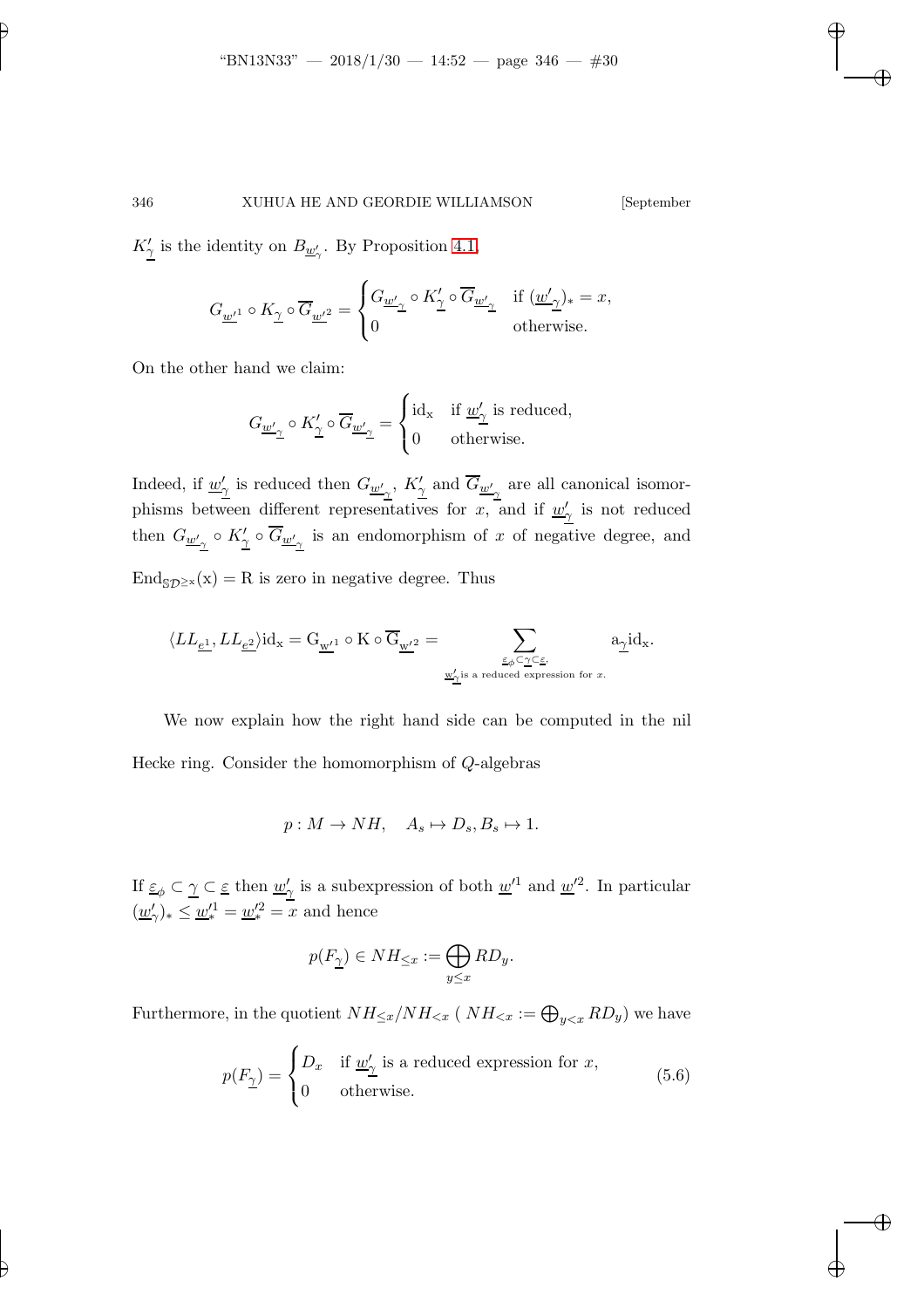Hence applying  $p$  to  $(5.5)$  we obtain

$$
p(F)=\sum_{\underline{\varepsilon}_{\phi}\subset\underline{\gamma}\subset\underline{\varepsilon},\atop \underline{w}'_{\underline{\gamma}}\text{is a reduced expression for }x.}a_{\underline{\gamma}}D_x+NH_{
$$

From the definitions we see  $p(F) = f(\underline{e}^1, \underline{e}^2)$  and the result follows.  $\Box$ 

#### 6. Examples

6.1. This example comes from [\[16](#page-33-8), Example 8.3.1].

Let  $W = S_8$ . Let

$$
\underline{w} = (s_1, s_3, s_2, s_4, s_3, s_5, s_4, s_3, s_2, s_1, s_6, s_7, s_6, s_5, s_4, s_3),
$$
  

$$
\underline{e} = (U1, U1, U0, U1, U1, U1, U1, U1, U0, D0, U0, U1, U0, D0, D0, D0).
$$

Then

$$
f(\underline{e}, \underline{e}) = D_1 D_3 \alpha_2 D_4 D_3 D_5 D_4 D_3 \alpha_2 D_1 \alpha_6 D_7 \alpha_6 D_5 D_4 D_3 = 2D_x,
$$

where  $x = s_1 s_3 s_4 s_3 s_5 s_4 s_3 s_7$ .

Notice that  $\underline{e}$  is the unique 01-sequence of defect 0 with  $(\underline{w}^{\underline{e}})_{\bullet} = x$ . Also note that no D1 appears in <u>e</u>. Thus by Theorem [5.1,](#page-26-0)  $\langle LL_{\underline{w},\underline{e}}, LL_{\underline{w},\underline{e}} \rangle = 2$ . This tells that the character of  $b_w$  in the Hecke algebra is not that predicted by Kazhdan-Lusztig theory if the characteristic of k is 2.

In fact, the reducibility of the characteristic cycle shown in [\[16](#page-33-8), Example 8.3.1] is implied by the above calculation, using the results of [\[20](#page-33-9)].

6.2. The following two examples were discovered by Braden [\[21](#page-33-4), Appendix A].

6.2.1. Let  $W = S_8$ . Let

$$
\underline{w} = (s_3, s_2, s_1, s_5, s_4, s_3, s_2, s_6, s_5, s_4, s_3, s_7, s_6, s_5)
$$
  

$$
\underline{e} = (U1, U1, U0, U1, U0, U1, D0, U1, U1, U0, D0, U0, D0, D0).
$$

Then

$$
f(\underline{e}, \underline{e}) = D_3 D_2 \alpha_1 D_5 \alpha_4 D_3 D_2 D_6 D_5 \alpha_4 D_3 \alpha_7 D_6 D_5 = 2D_x,
$$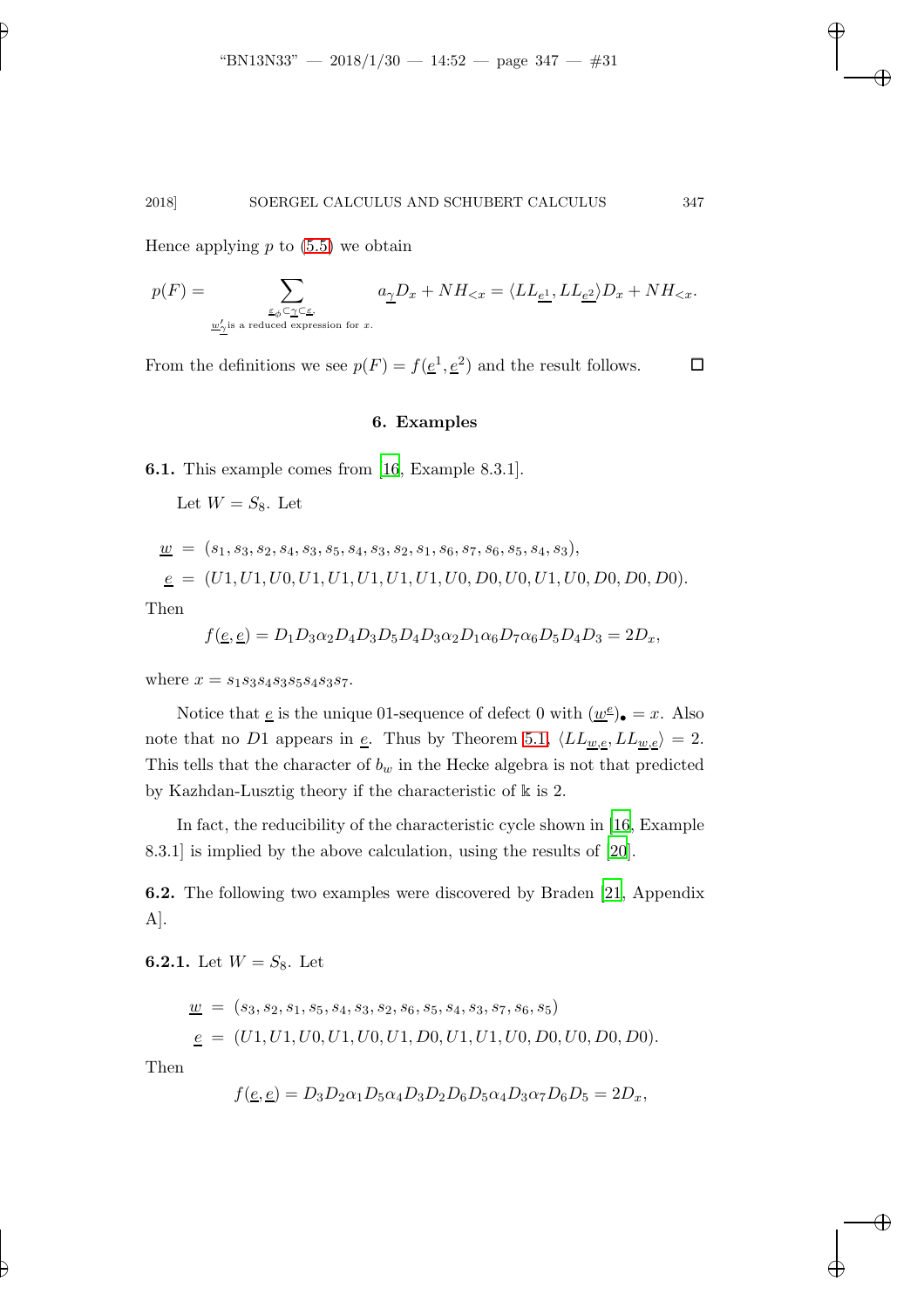where  $x = s_2s_3s_2s_5s_6s_5$ . Again  $\underline{e}$  is the unique defect zero subexpression of <u>w</u> such that  $(\underline{w}^e)_{\bullet} = x$ .

**6.2.2.** We repeat the example in  $D_4$  considered in §2.10, this time using our formula. Let  $W = D_4$  with  $S = \{s, t, u, v\}$  and such that  $su = us, sv =$  $vs, uv = vu$ . Let

$$
\underline{w} = (s, u, v, t, s, u, v),\tag{6.1}
$$

Then there are three subexpressions of  $\underline{w}$  for  $x = suv$  of defect zero:

$$
\underline{e}^{1} = (U0, U1, U1, U0, U1, D0, D0)
$$

$$
\underline{e}^{2} = (U1, U0, U1, U0, D0, U1, D0)
$$

$$
\underline{e}^{3} = (U1, U1, U0, U0, D0, D0, U1)
$$

we have

$$
f(\underline{e}^1, \underline{e}^1) = \alpha_s D_u D_v \alpha_t D_s D_u D_v = 0
$$
  

$$
f(\underline{e}^1, \underline{e}^2) = D_v \alpha_t D_s D_u D_v = -D_x.
$$

By symmetry, the matrix  $(\langle LL_{e^i}, LL_{e^j} \rangle)_{1 \leq i,j \leq 3}$  is given by

$$
\begin{pmatrix} 0 & -1 & -1 \ -1 & 0 & -1 \ -1 & -1 & 0 \end{pmatrix}.
$$

6.2.3. This example was discovered by the second author [\[23](#page-33-10)].

Let  $W = S_{12} = \langle s_1, s_2, \ldots, s_9, s_a, s_b \rangle$ . Consider <u>w</u> and <u>e</u> as follows:

(s1, s2, s1, s3, s2, s1, s5, s4, s6, s5, s4, s3, s7, s6, s5, s4, s3, s8, s7, s9, s8, s7, s6, s5, sa, sb, sa, s9, s8, s7) (U1 U1 U1 U1 U1 U1 U1 U0 U1 U1 U1 U1 U1 U1 U1 U1 U1 U1 U1 U1

```
U1 U1 U0 D0 U0 U1 U0 D0 D0 D0)
```
Then  $\underline{e}$  is the unique defect zero subexpression for

 $x = s_1 s_2 s_1 s_3 s_2 s_1 s_5 s_6 s_5 s_4 s_3 s_7 s_6 s_5 s_4 s_3 s_8 s_7 s_9 s_8 s_7 s_b. \label{eq:3.1}$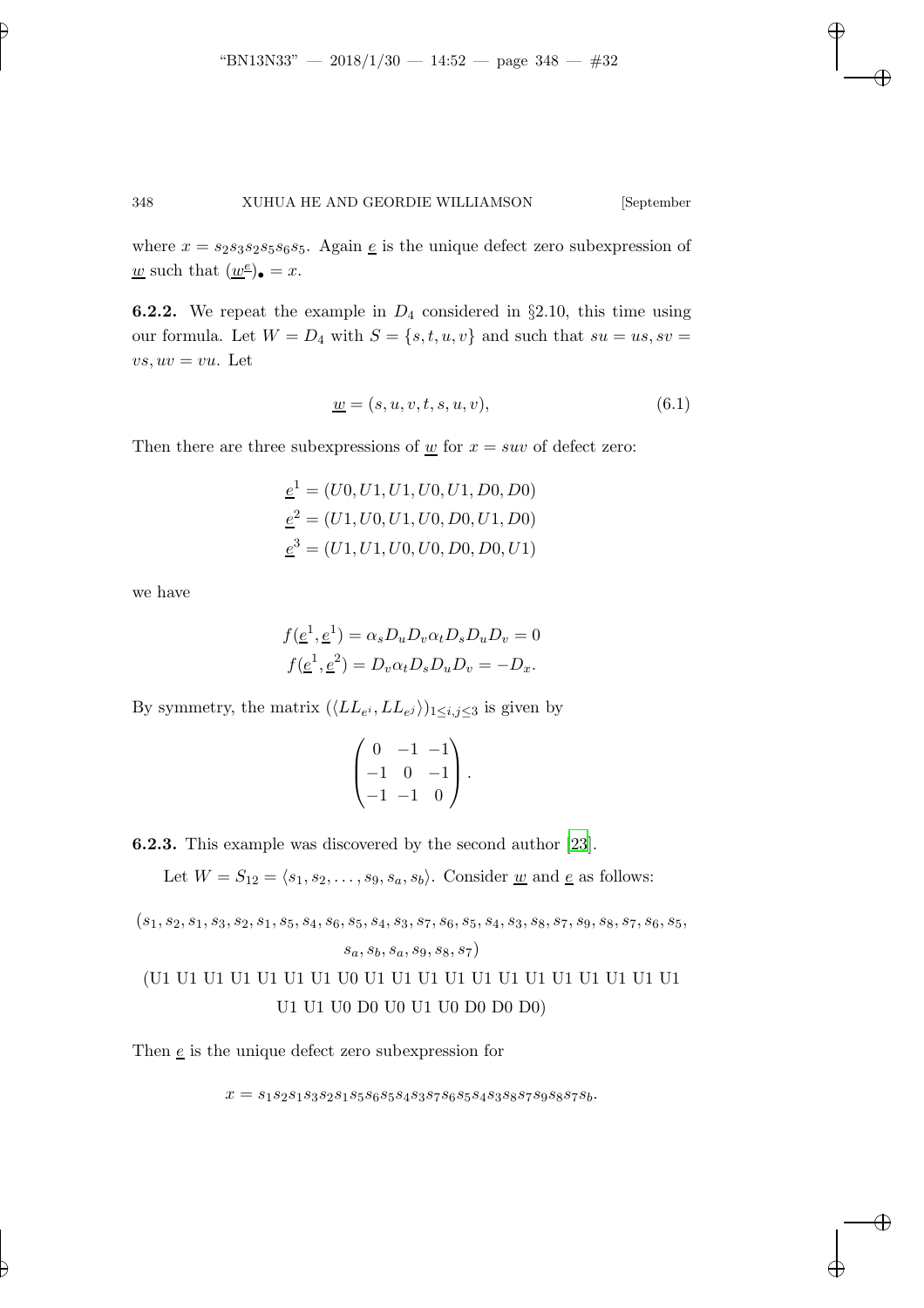Then

$$
f(\underline{e}, \underline{e}) = D_{1213215} \alpha_4 D_{65437654387987} \alpha_6 D_5 \alpha_a D_b \alpha_a D_{987} = 2D_x.
$$

The significance of this example is that it is probably the first example in type A where  $\underline{w}_{\bullet}$  and x lie in the same two-sided cell.

#### Acknowledgments

We would like to thank Ben Elias, Thorge Jensen, Nicolas Libedinsky and Britta Späth for useful remarks.

# References

- <span id="page-32-5"></span>1. M. Dyer, Representation theories from Coxeter groups, Representations of groups (Banff, AB, 1994), 105–139, CMS Conf. Proc., 16, Amer. Math. Soc., Providence, RI, 1995.
- <span id="page-32-9"></span>2. B. Elias, Quantum Satake in type A: part I, Preprint. arXiv: 1403.5570.
- <span id="page-32-3"></span>3. B. Elias, The two-color Soergel calculus, Compos. Math. 152 (2016), no. 2, 327-398.
- <span id="page-32-2"></span>4. B. Elias and M. Khovanov, Diagrammatics for Soergel categories. Int. J. Math. Math. Sci. 2010, Art. ID 978635, 58 pp.
- <span id="page-32-11"></span>5. B. Elias and G. Williamson, The Hodge theory of Soergel bimodules, Ann. Math. 180 (2014), 1089-1136. arxiv:1212.0791.
- <span id="page-32-4"></span>6. B. Elias and G. Williamson, Soergel calculus, to appear in Represent. Theory. arXiv:1309.0865.
- <span id="page-32-10"></span>7. B. Elias and G. Williamson, Diagrammatics for Coxeter groups and their braid groups, to appear in Quantum Topology, arXiv:1405.4928.
- <span id="page-32-0"></span>8. P. Fiebig, Sheaves on affine Schubert varieties, modular representations, and Lusztig's conjecture. J. Amer. Math. Soc. 24 (2011), no. 1, 133-181.
- <span id="page-32-6"></span>9. X. He, A subalgebra of 0-Hecke algebra, J. Algebra 322 (2009), 4030–4039.
- <span id="page-32-7"></span>10. J. E. Humphreys, Reflection groups and Coxeter groups, Cambridge Studies in Advanced Mathematics, Cambridge University Press (1990).
- <span id="page-32-1"></span>11. L. T. Jensen and G. Williamson, The p-canonical basis for Hecke algebras, to appear in Perspectives in categorification, arXiv:1510.01556.
- <span id="page-32-8"></span>12. V. G. Kac, Infinite Dimensional Lie Algebras, 3rd edn. Cambridge University Press, Cambridge (1990).